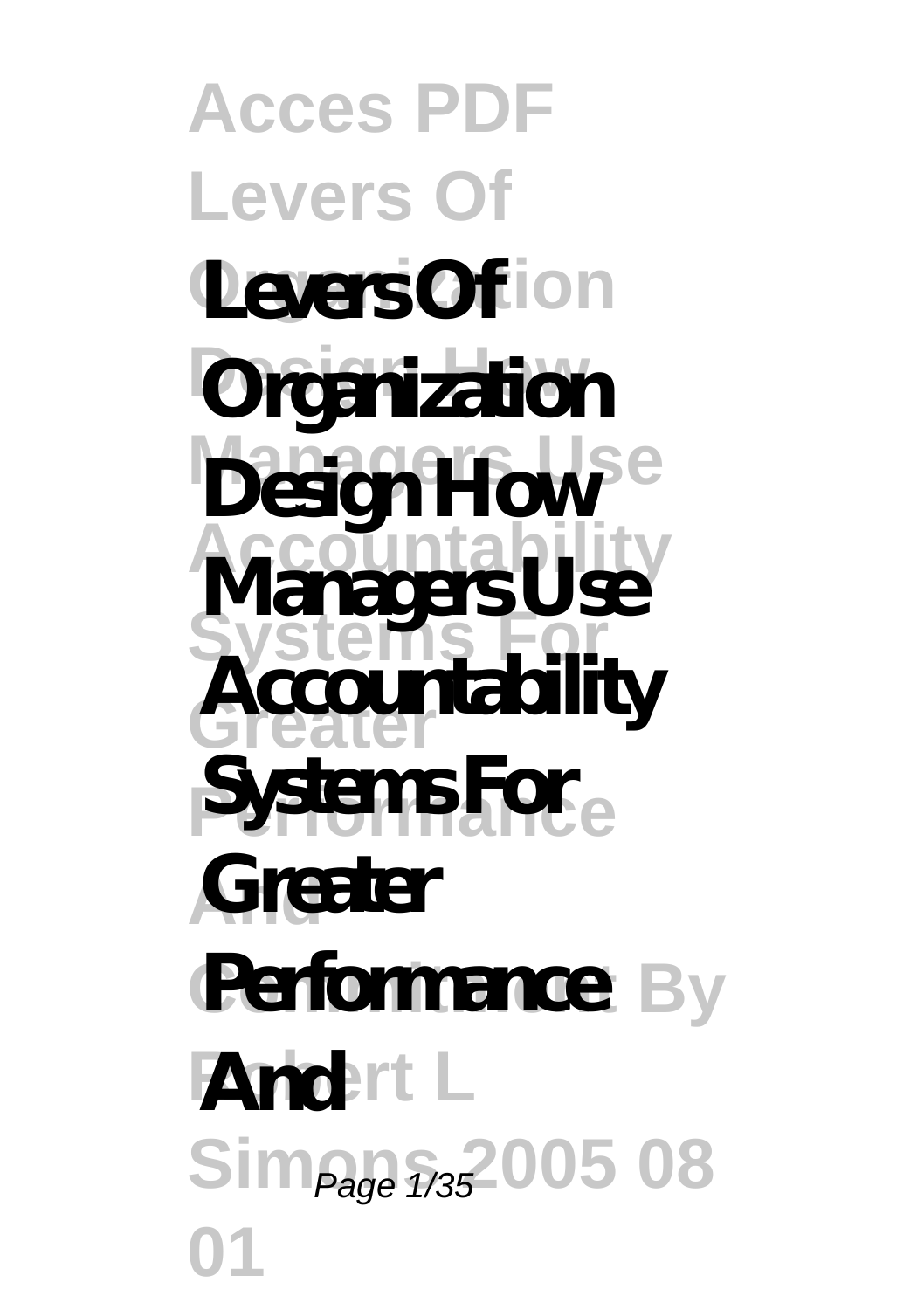**Acces PDF Levers Of Organization Commitment By Design How Robert L Simons 2005 08 01 Use** 

**Recognizing the ility** pretentiousness ways to **Greater organization design how Performance accountability systems And for greater performance** and communities by a set of simples and communities by a set of **B** R o  $\int$  Page 2/35 get this books **levers of managers use and commitment by**

**Simons 2005 08**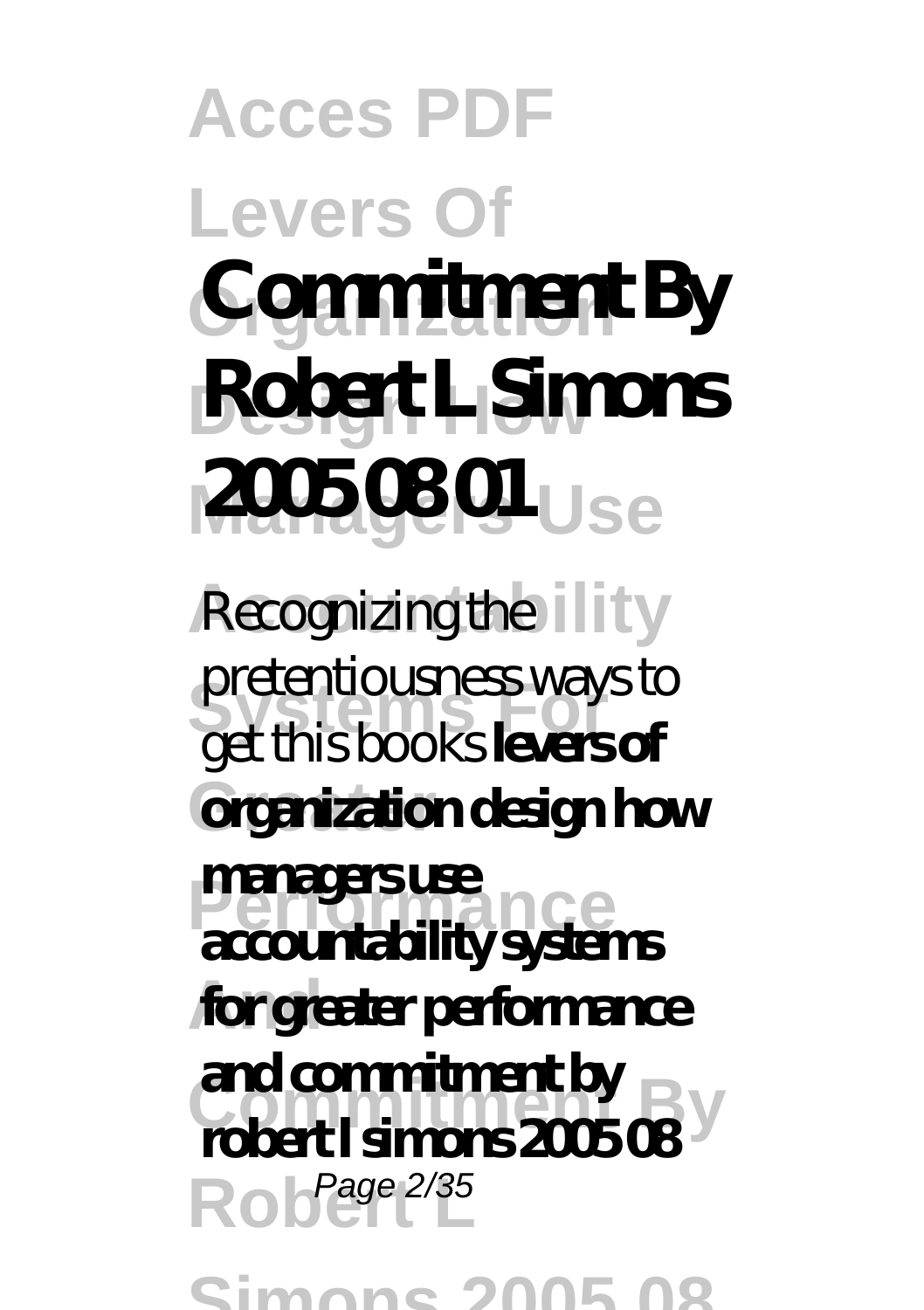**OI** is additionally useful. rounave remained in<br>
right site to start getting this info. acquire the e levers of organization design how managers use **Greater** for greater performance and commitment by **And** 01 connect that we have enough money here and check out the link. Sim<sub>Page 3/3</sub>2005 08 **01** You have remained in accountability systems robert l simons 2005 08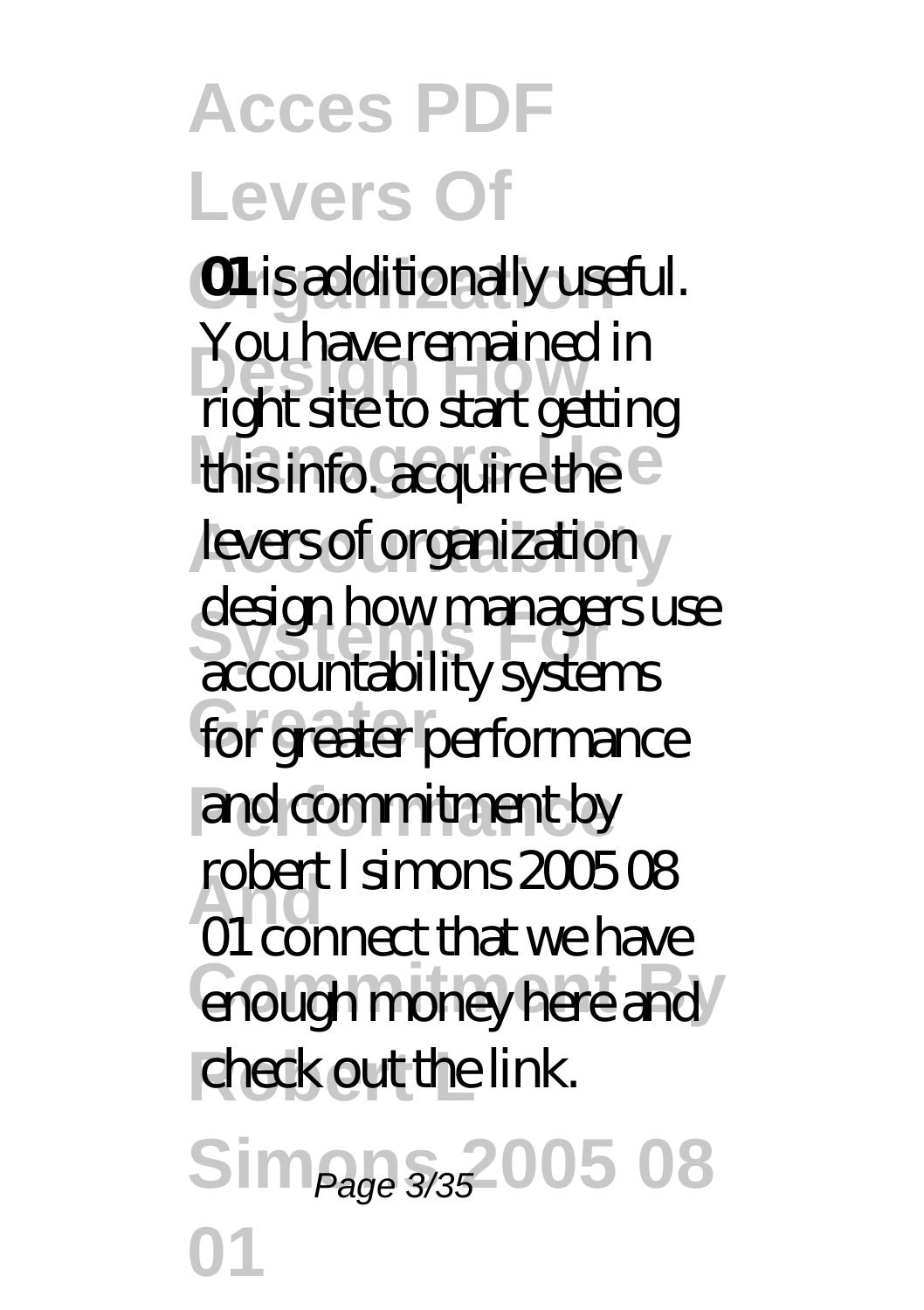You could buy lead **Design How** design how managers use accountability systems for greater performance and commitment by<br>robort Leimons 2005 **Greater** 01 or acquire it as soon as feasible. You could **And** levers of organization design how managers use accountability systems for greater performance **01** levers of organization robert I simons 200508 quickly download this Page 4/35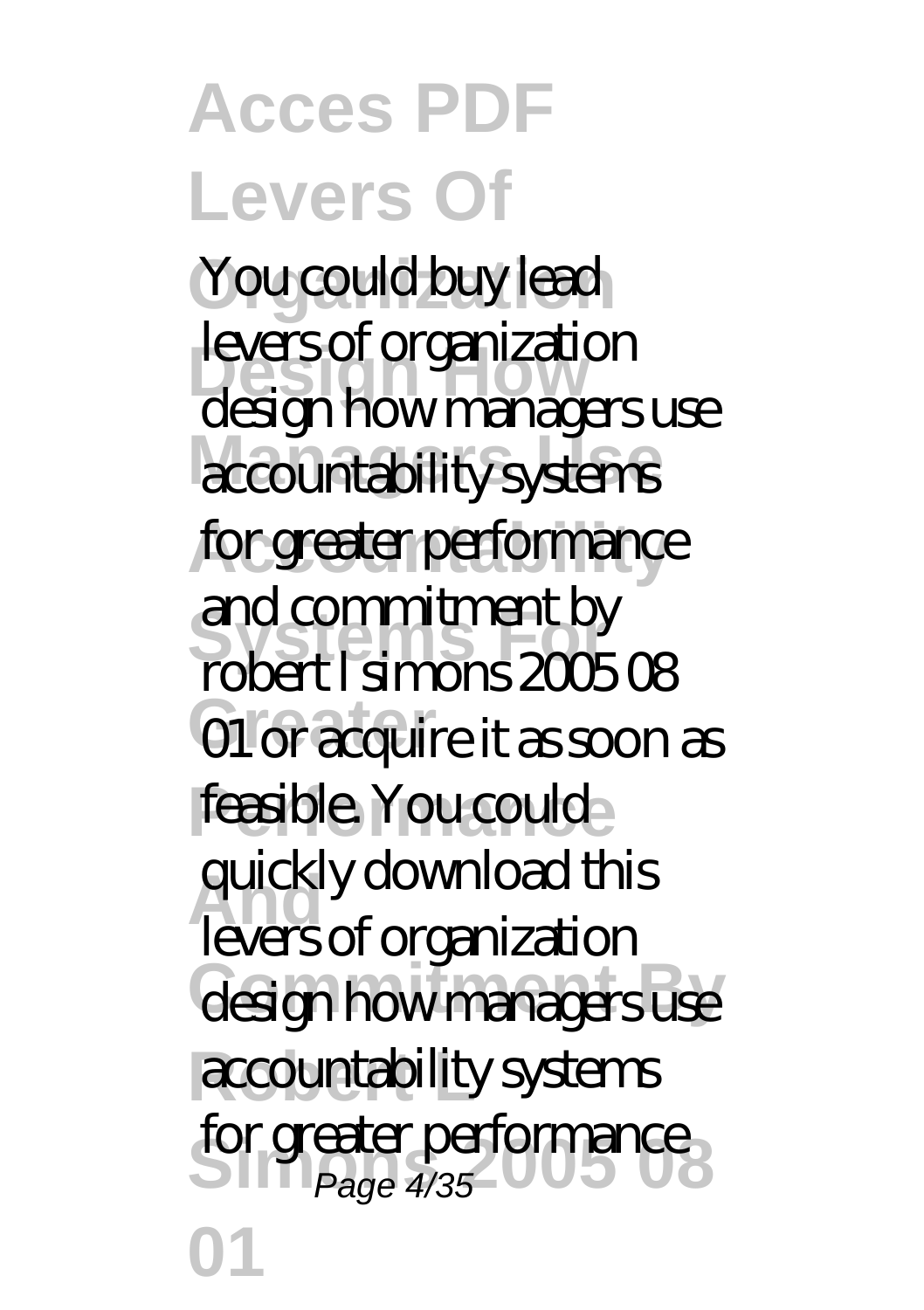and commitment by **Design How** 01 after getting deal. So, subsequent to you<sup>Se</sup> require the ebook swiftly, **Systems For** thus completely easy and **Greater** suitably fats, isn't it? You have to favor to in this **And** flavor  $m$ bert  $l$  simons  $2005$  $R$ you can straight get it. It's

**Commitment By The Organization Design Simple 5/35-005 08 01**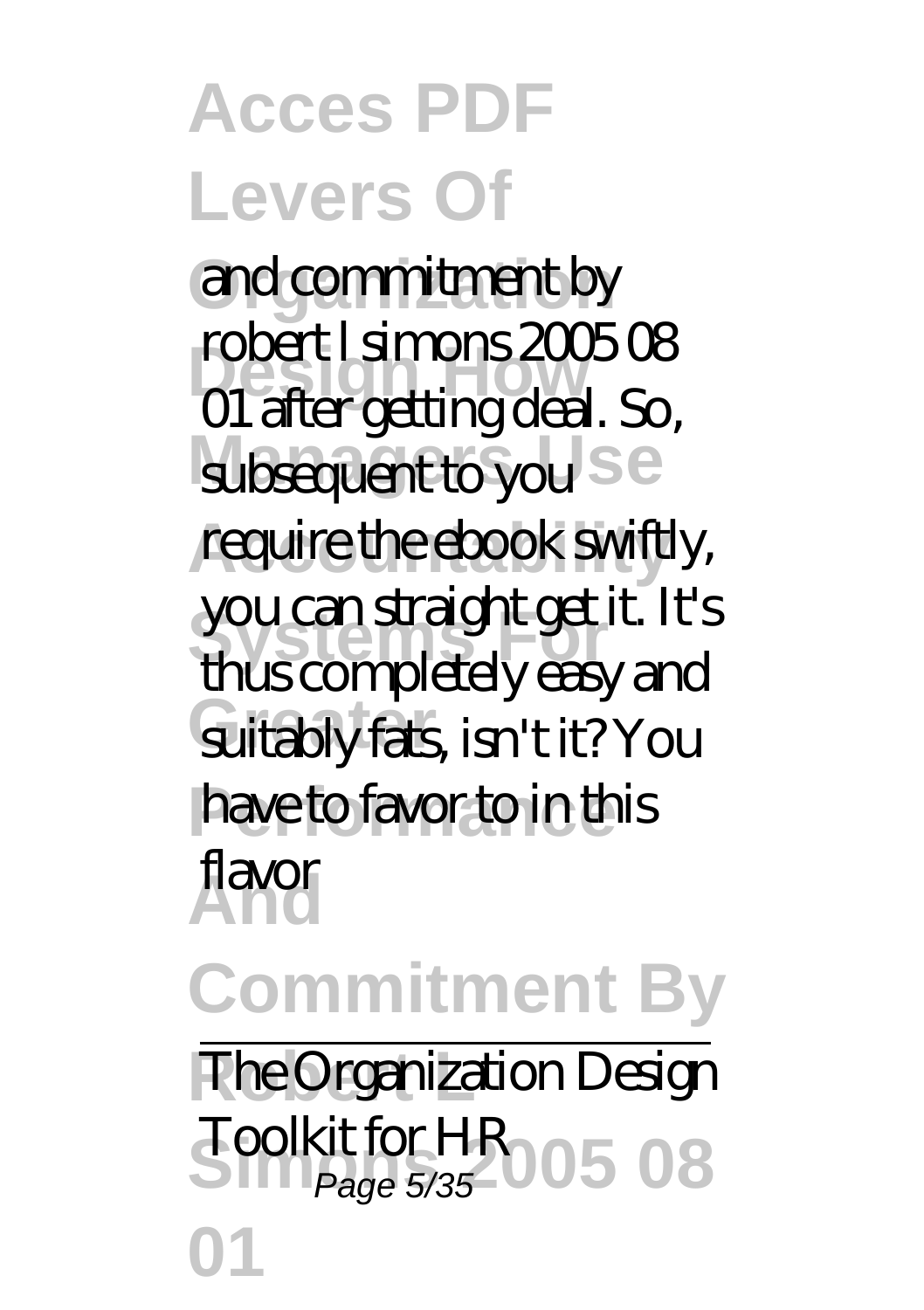**Acces PDF Levers Of Organization** Organization Design as a Lever of Strategy<br>Execution **Organizational Design** and Structure bility **Systems For** Organizational Design **Greater Contact Structure** Today's Needs Ce **And** Organizational Design: **Continuing Commitment By A Organizational Design MeanThat Principles of 3 01** Execution and Structure Structure<del>Introduction to</del>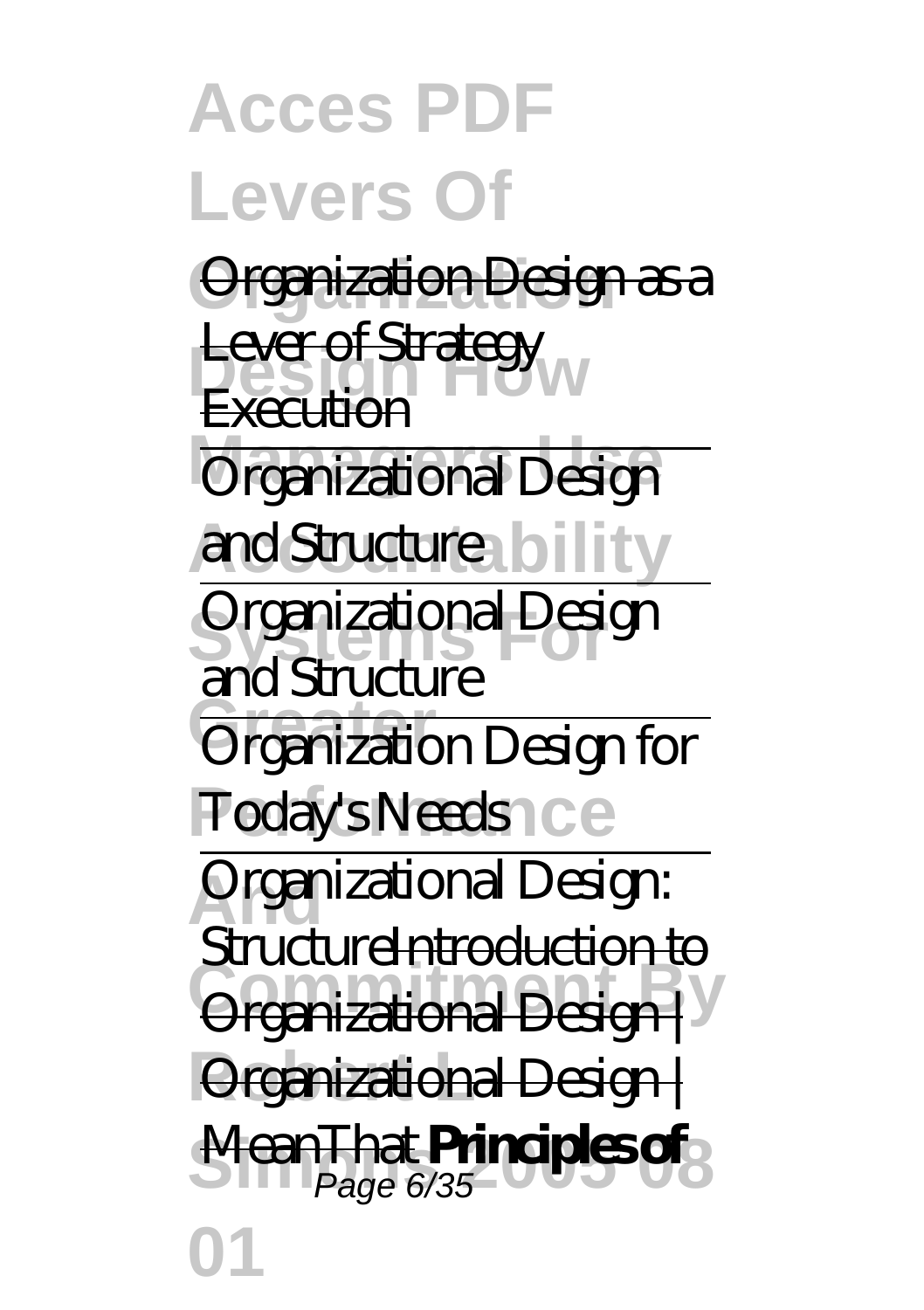**Acces PDF Levers Of Management: Organizational Design Organizational Structure Of A Company?** ility **Organizational Design**<br>Nu**COS** Organizational **Greater** Theory *Strategic* **Performance** *Organization Design,* **And** *week (1-6) All Quiz* **Organisation Design: Top** tips for organisation design and organisation<br>Page 7/35 **01** What Is The \u0026 Organizational *Answers with Answers* Page 7/35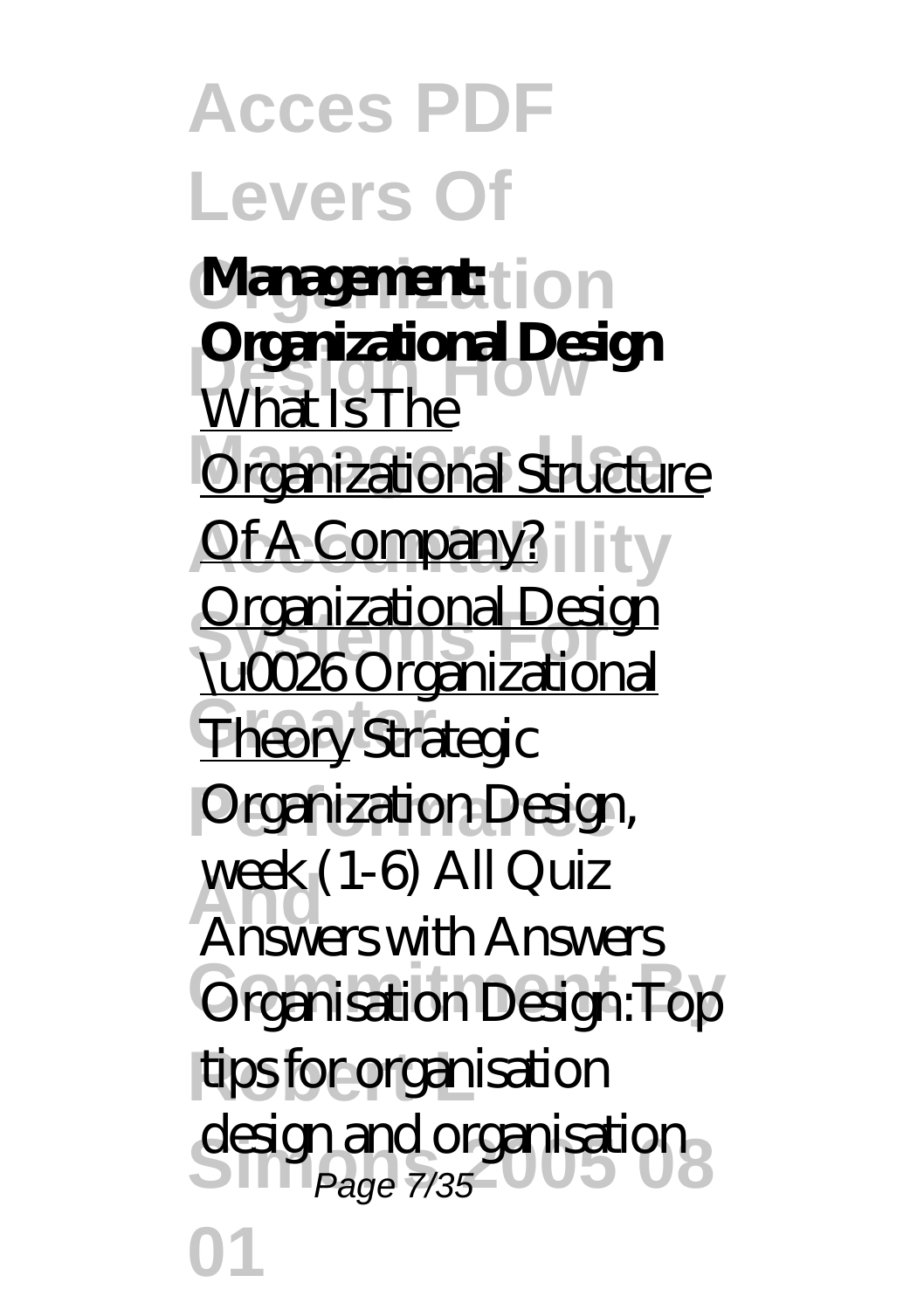structure <del>Systems Theory</del> **Design How** *single biggest reason why* **Managers Use** *start-ups succeed | Bill* of Organizations *The*

**Accountability** *Gross* YALL WONT **BELIEVE FOARREN** FLEET

**Greater** Transforming the pyramid to an agile

**And** organization - This is agile

**TSModel of McKinsey** 

**Robert L** explainedWhat is

**01**

**Simons 2016 organizational structure?**<br>Page 8/35 Page 8/35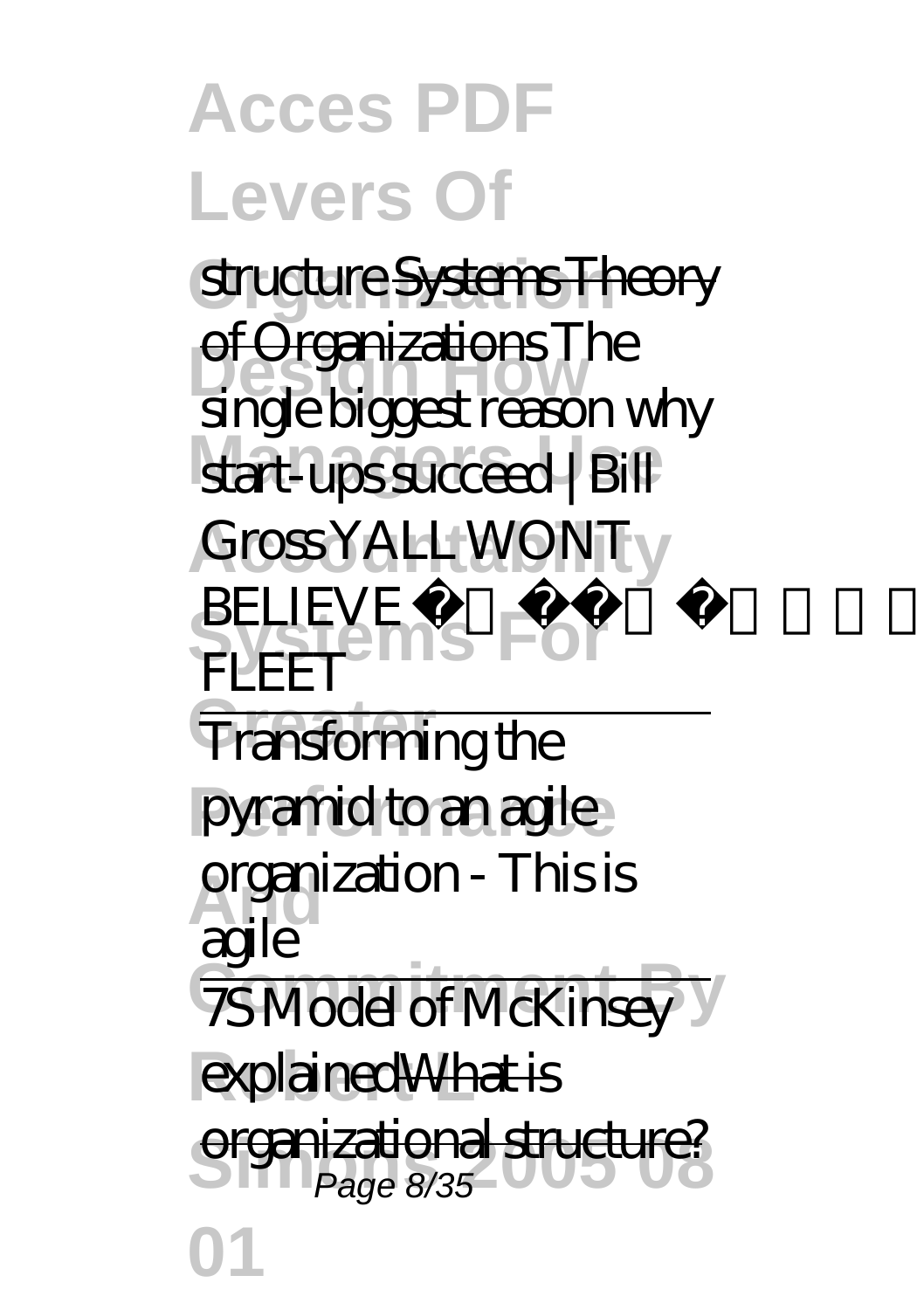**Acces PDF Levers Of Creating Your Business Design How** How organizations build a learning culture Se **Business Studies - lity Organisation Structure:**<br>Business Fram Tips **Greater** *Organisational* **Performance** *configuration Mintzberg* **And Management | Part 1 of**  $4$ **Levels and Types of** y **Management** *Star Model* **Simons 2005 08** *of Organization Design* **01** Organization Structure Business Exam Tips **Leadership and** Page 9/35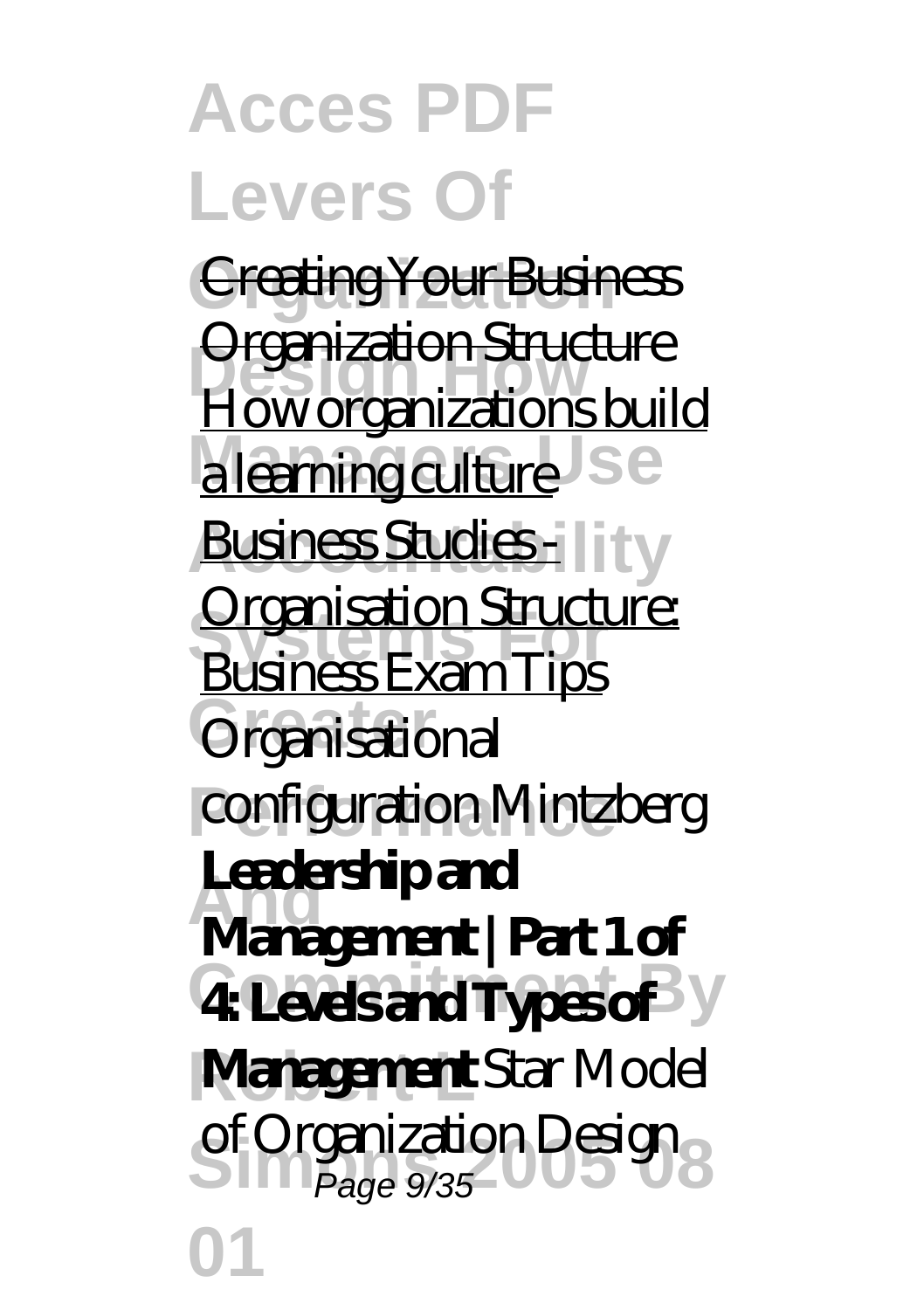**Organization** *Organisational Structures* **Design How** *Explained Organisational Development From*<sup>e</sup> **Accountability** *Scratch* Organizational **Systems For Franklin Sarkett: Building Greater a Data Driven** *<u>Organization</u>* | PyData **And** The Design of Everyday **Committee Company Robert L** *The Four Big Reasons* **Simons 2005 08** *why Organizational* Page 10/35**01** *Design And* Design Process Overview **LA 2019**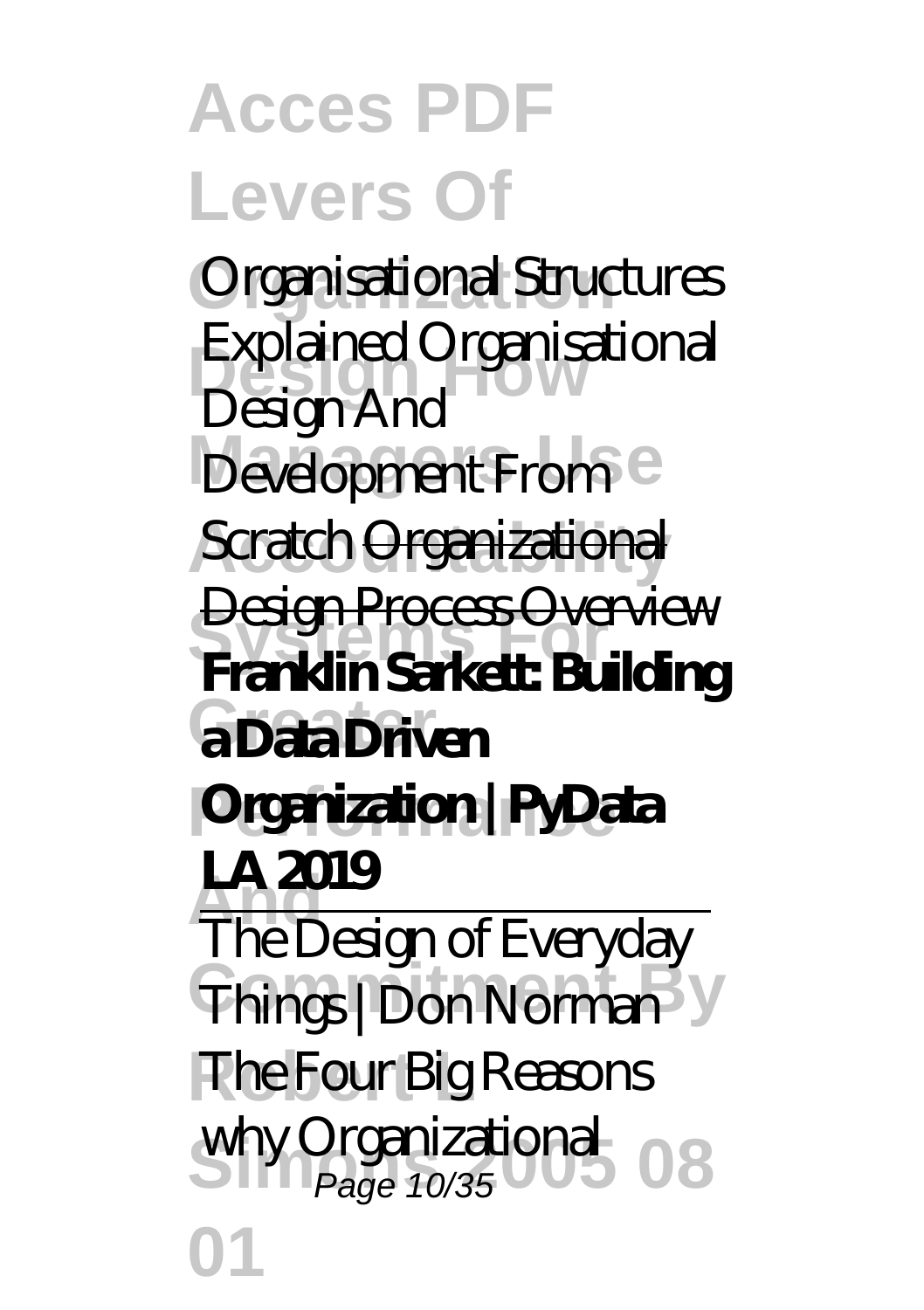**Acces PDF Levers Of Organization** *Design Project Fail* How **Design How** processes......Five ideas **about organization** Se **Accountability** design....PART 3 **Levers Of Organization Design**<br>Hour Robert Simons argues that by viewing design as **And** a powerful and proactive lever--rather than an By inevitable outcome of **Simons 2005 08** to align structure and **How** management Page 11/35

**01**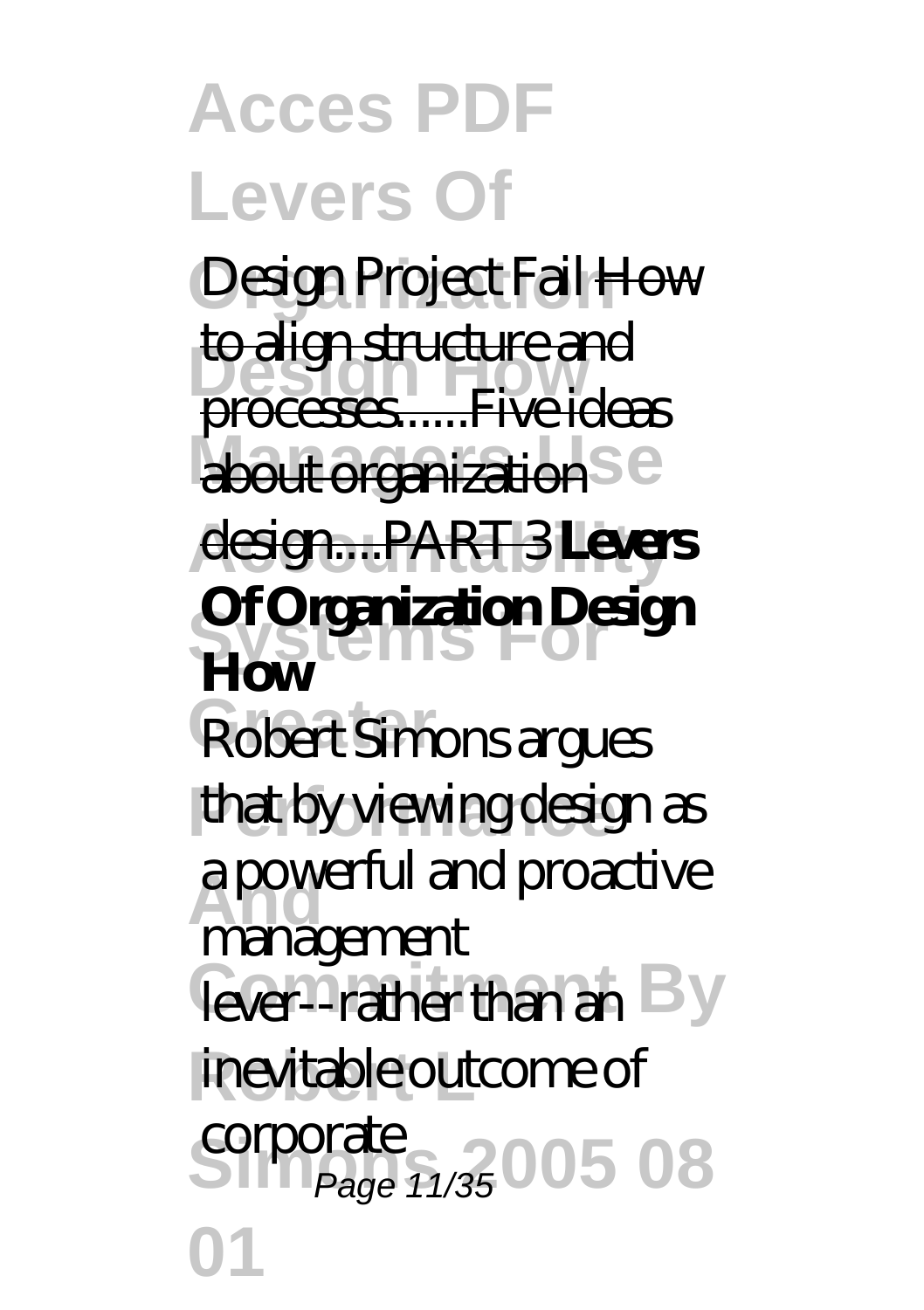evolution--leaders can maximize productivity<br>across every level of the organization. Levers of **Organization Design** presents a new design<br>theory homel on four yet often underrated categories: customer **And** performance variables, creative tension, and **By** commitment to mission. Sim<sub>Page 12/35</sub> 005 08 **01** maximize productivity theory based on four key definition, critical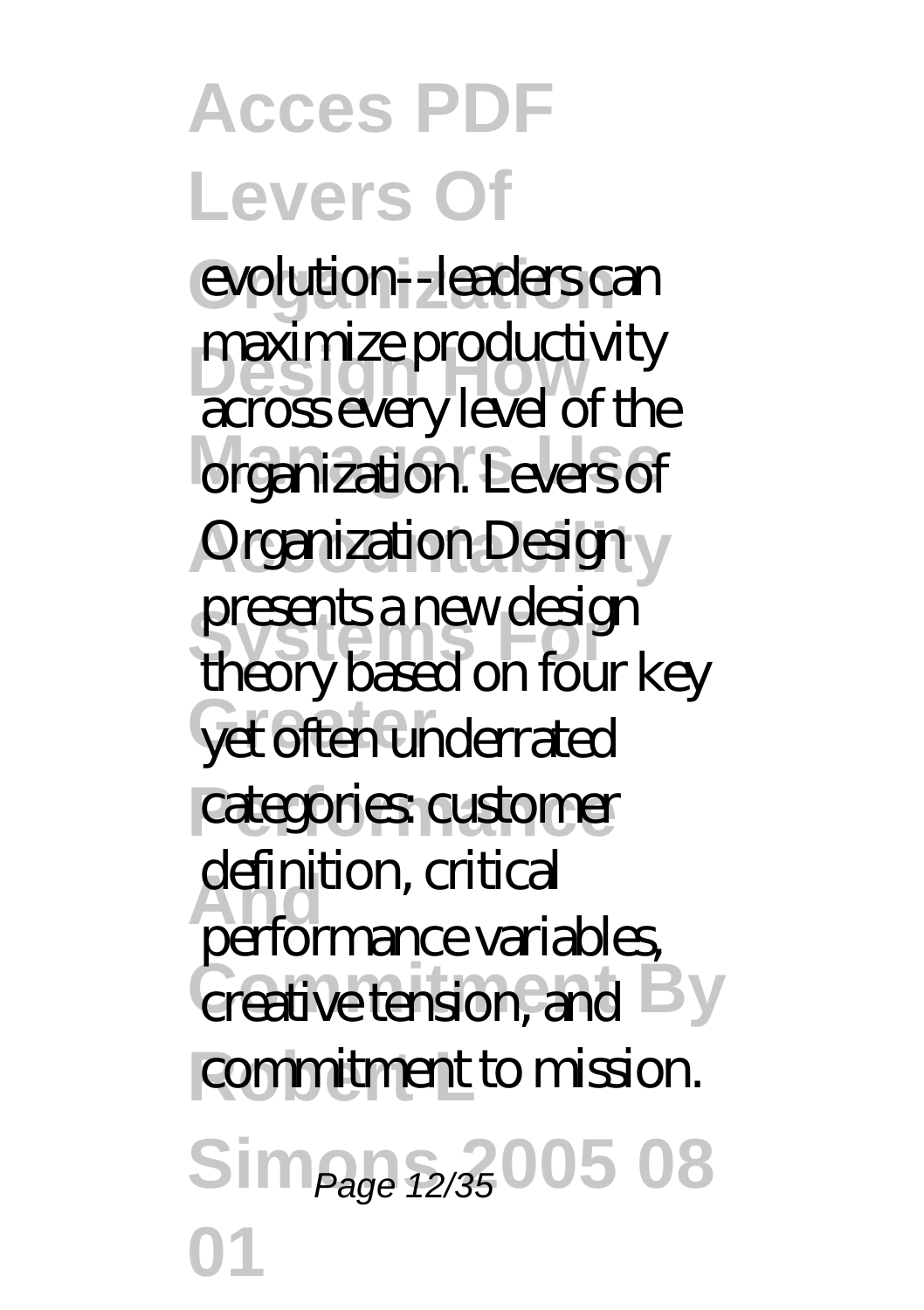**Organization Levers Of Organization Design How Design: How Managers**  $\mathbf{U}$ 

Levers Of Organization Design: How Managers Use Accountability<br>Systems For*C* motor Performance And Commitment by Simons, **And** AbeBooks.co.uk - ISBN 10: 1591392837 - ISBN **Robert L** 13: 9781591392835 - **Harvard Business Review**<br>Page 13/35 Systems For Greater Robert at Page 13/35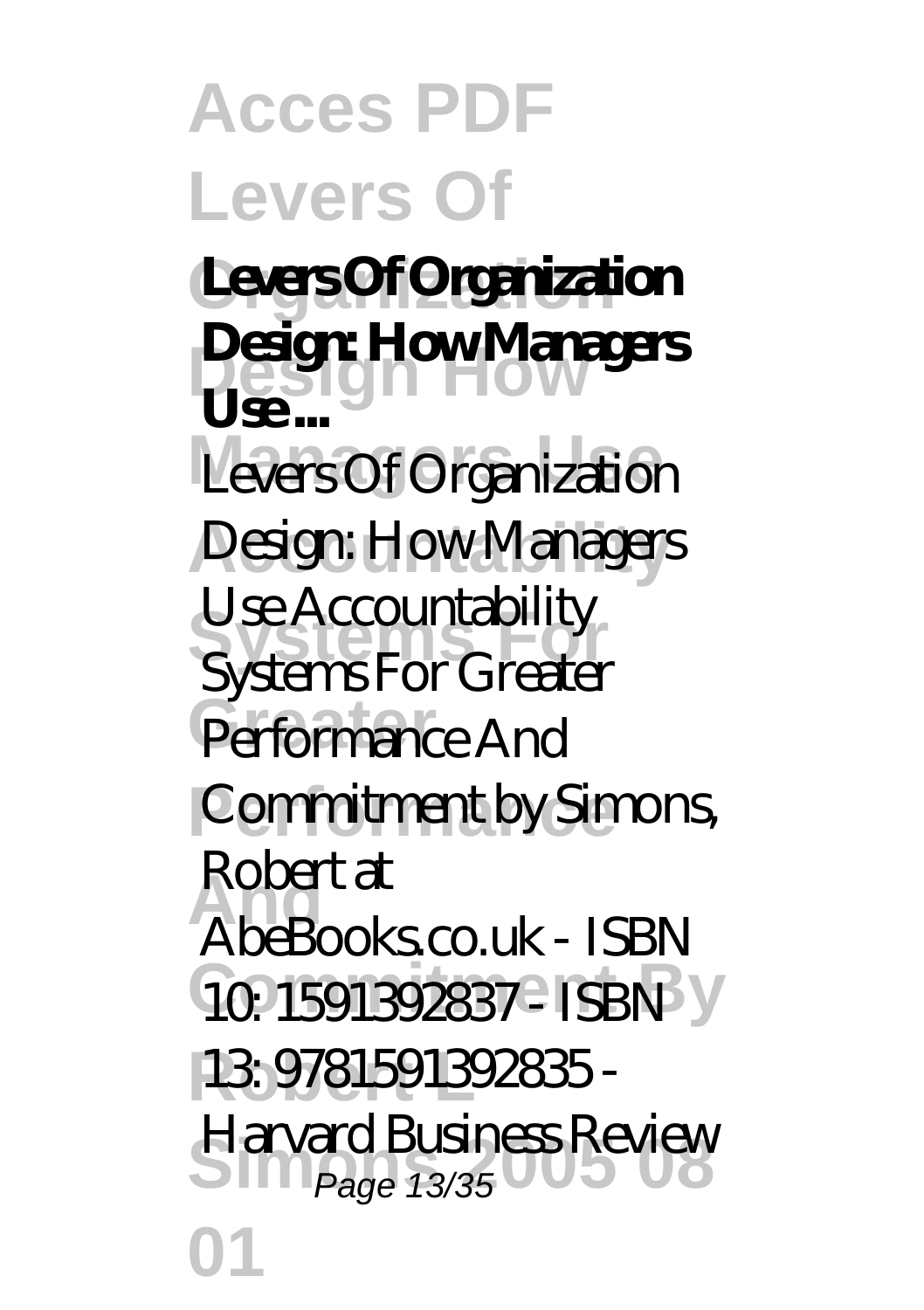**Acces PDF Levers Of** Press - 2005 - Hardcover **Design Howard Branch Managers Use Design: How Managers Ase** ountability **System** The design of an **Greater** accountability system that defines roles, rights, **And** and responsibilities a direct impact on the <sup>B</sup>y performance of every employee. Yet, few<br>Page 14/35 **01** organization--the throughout the firm--has Page 14/35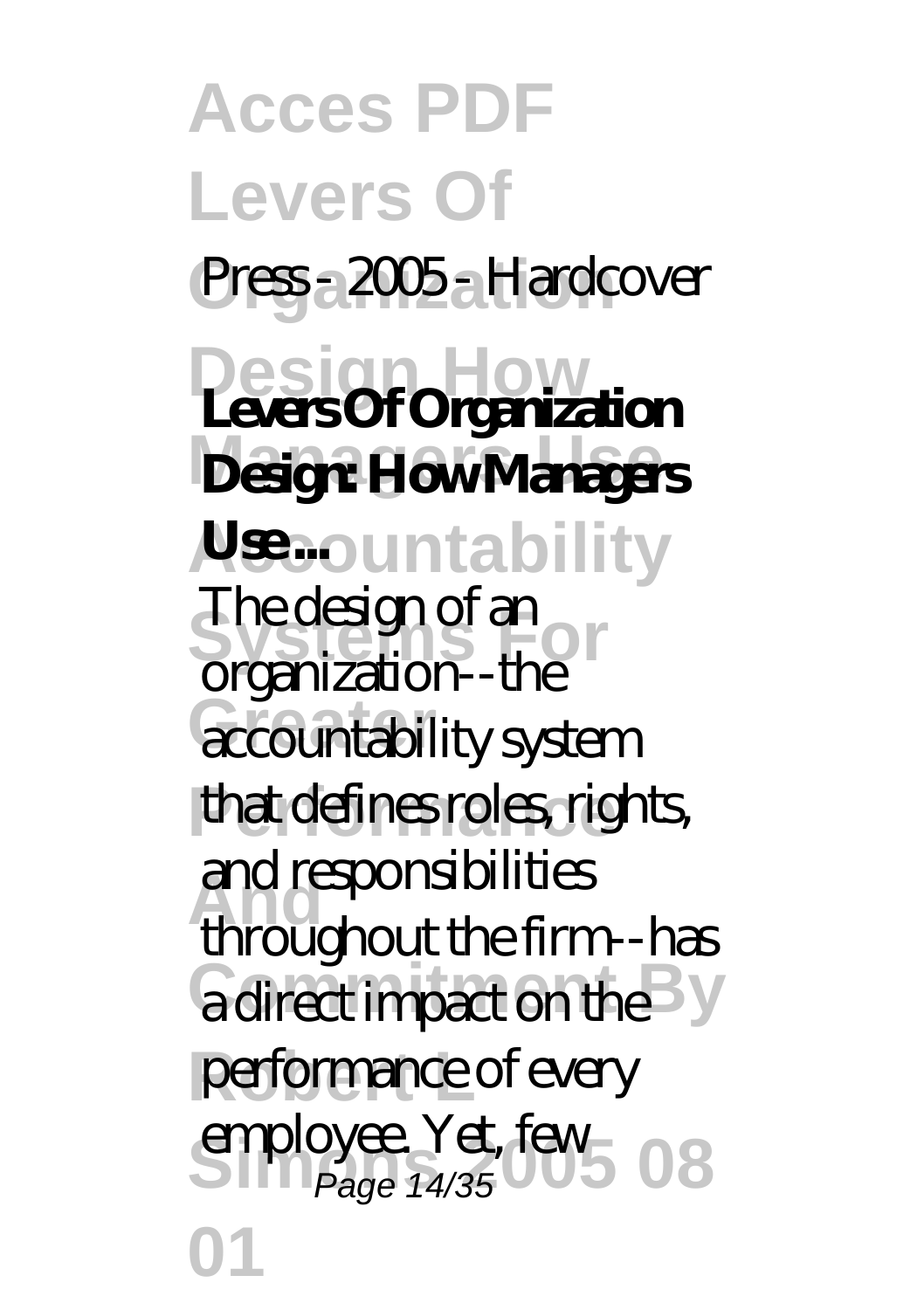leaders devote focused **Design How** design is chosen, implemented, and Se adjusted over time. **Systems For** that by viewing design as **Greater** a powerful and proactive management <sub>In Ce</sub> **And** lever--rather than ... attention to how this Robert Simons argues

 $Leves Of Organization$ **Design: How Managers Use**...<br>Simp<sub>age 15/35</sub>005 08 **01** Page 15/35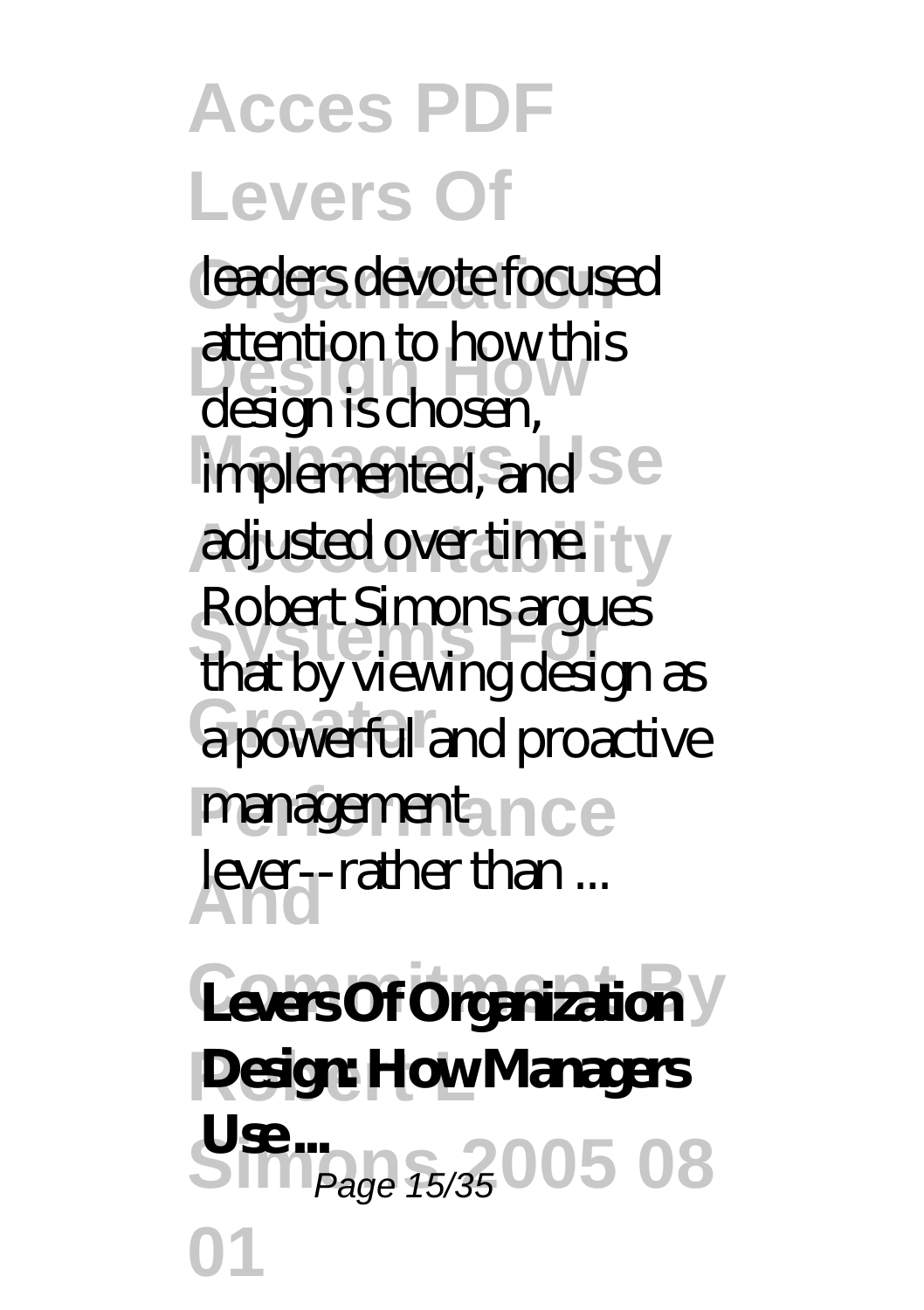h a r var d b u s i n e s s s **Design How** n , m a s s a c h u s e t t s **Managers Use** choolpressbosto

**(PDF) Levers of illity Systems For How Managers Use ...** Buy [ Levers of **Organization Design: How Managers Use** for Greater Performance and Commitment (New) **Simons, Robert (88)**<br>Page 16/35 **01 Organization Design** Accountability Systems Page 16/35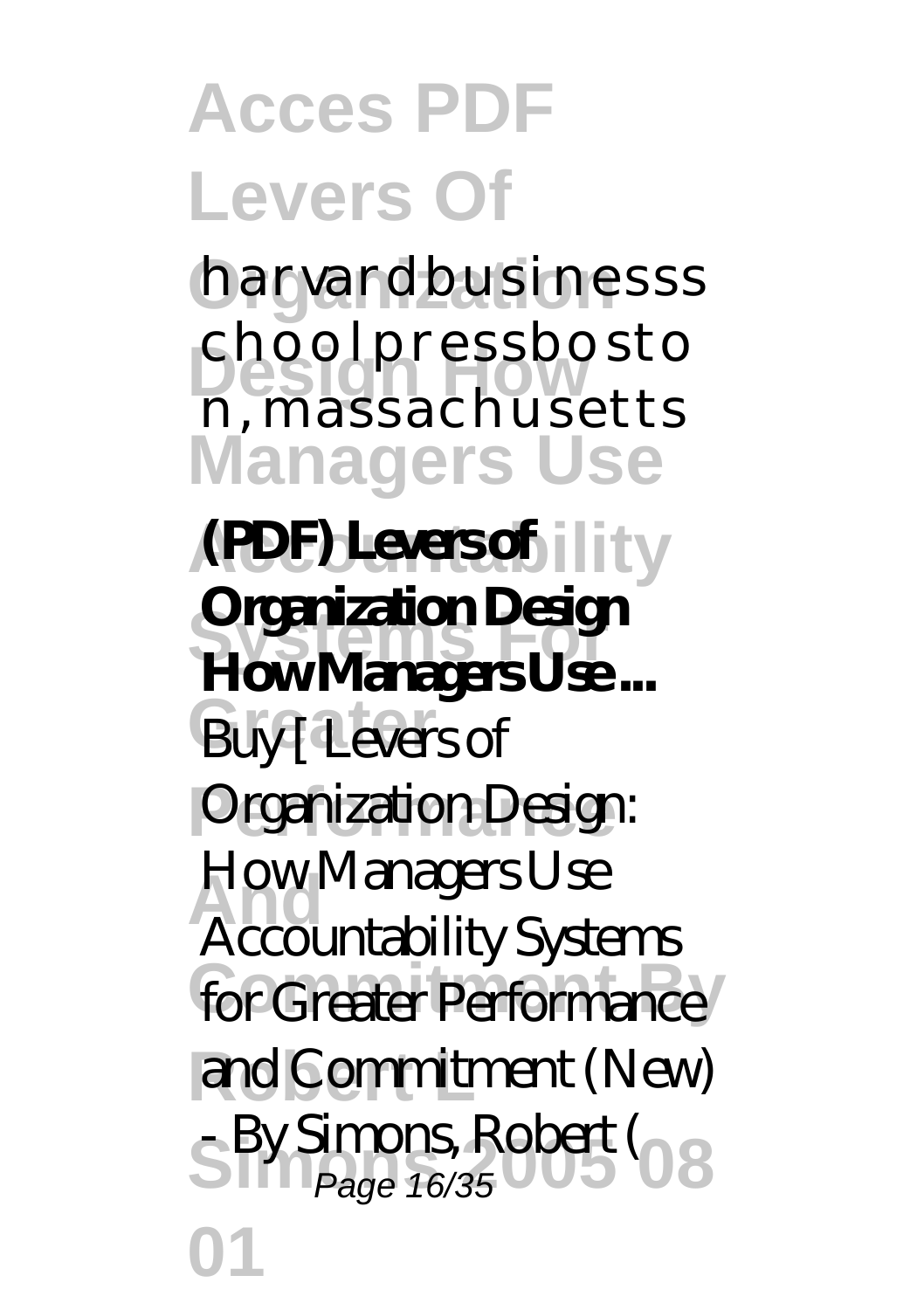Author ) Hardcover **Design How** (ISBN: ) from Amazon's Book Store. Everyday low prices and free **Ly** delivery on eligible **Greater** 2005 ] by Simons, Robert orders.

**Performance [ Levers of Organization** Desg<br>Use ... Buy [(Levers of ant By **Organization Design:** How Managers Use 08 **01 Design: How Managers** Page 17/35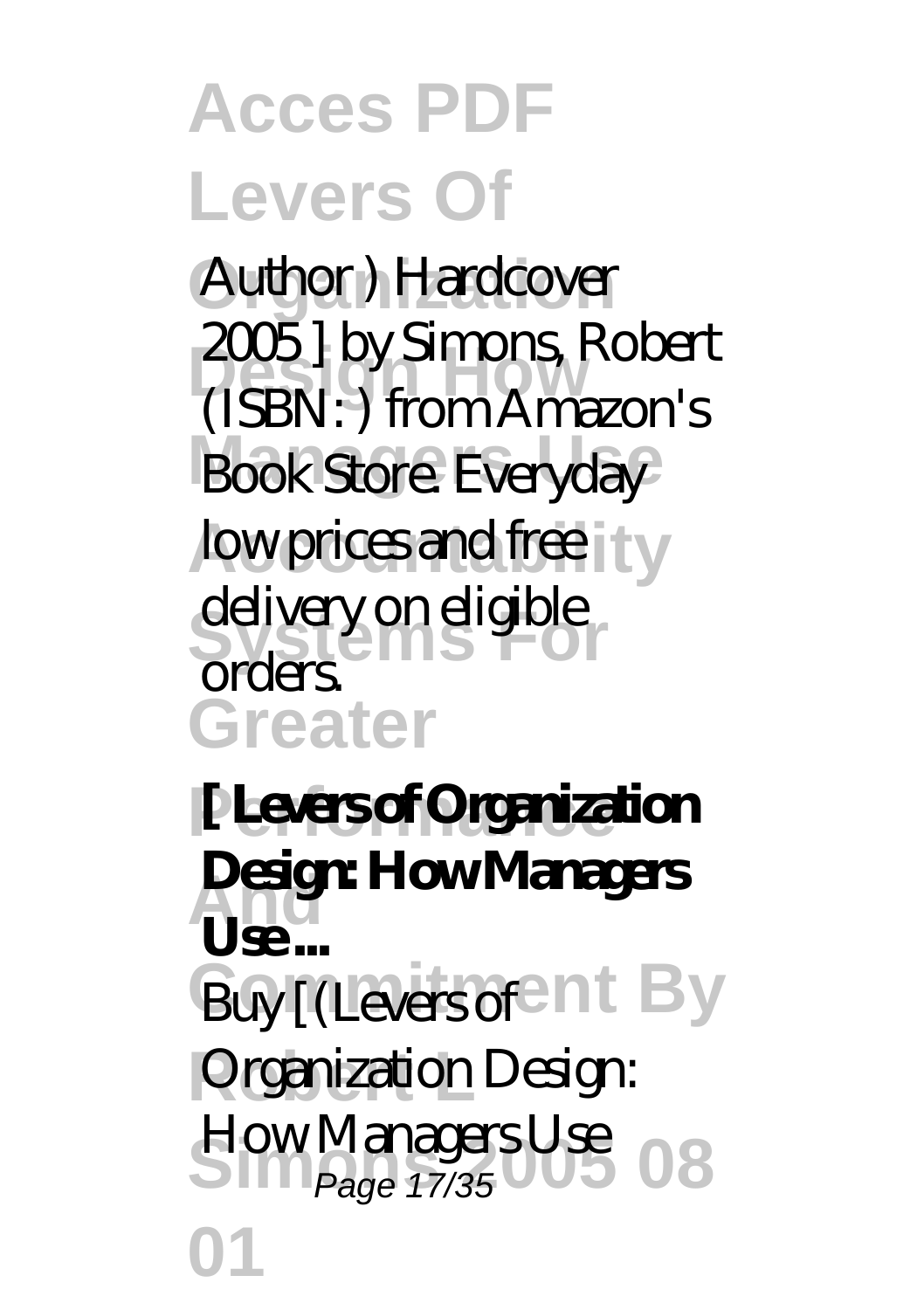Accountability Systems **Design Howard Commitment**)] [Author: Simons]<sup>Se</sup> **Accountability** [Aug-2005] by Simons **Systems For** from Amazon's Book Store. Everyday low prices and free delivery **And** on eligible orders. for Greater Performance (ISBN: 8601422957143)

**Commitment By [(Levers of Organization Design: How Managers Use**...<br>Simp<sub>age 18/35</sub>005 08 **01** Page 18/35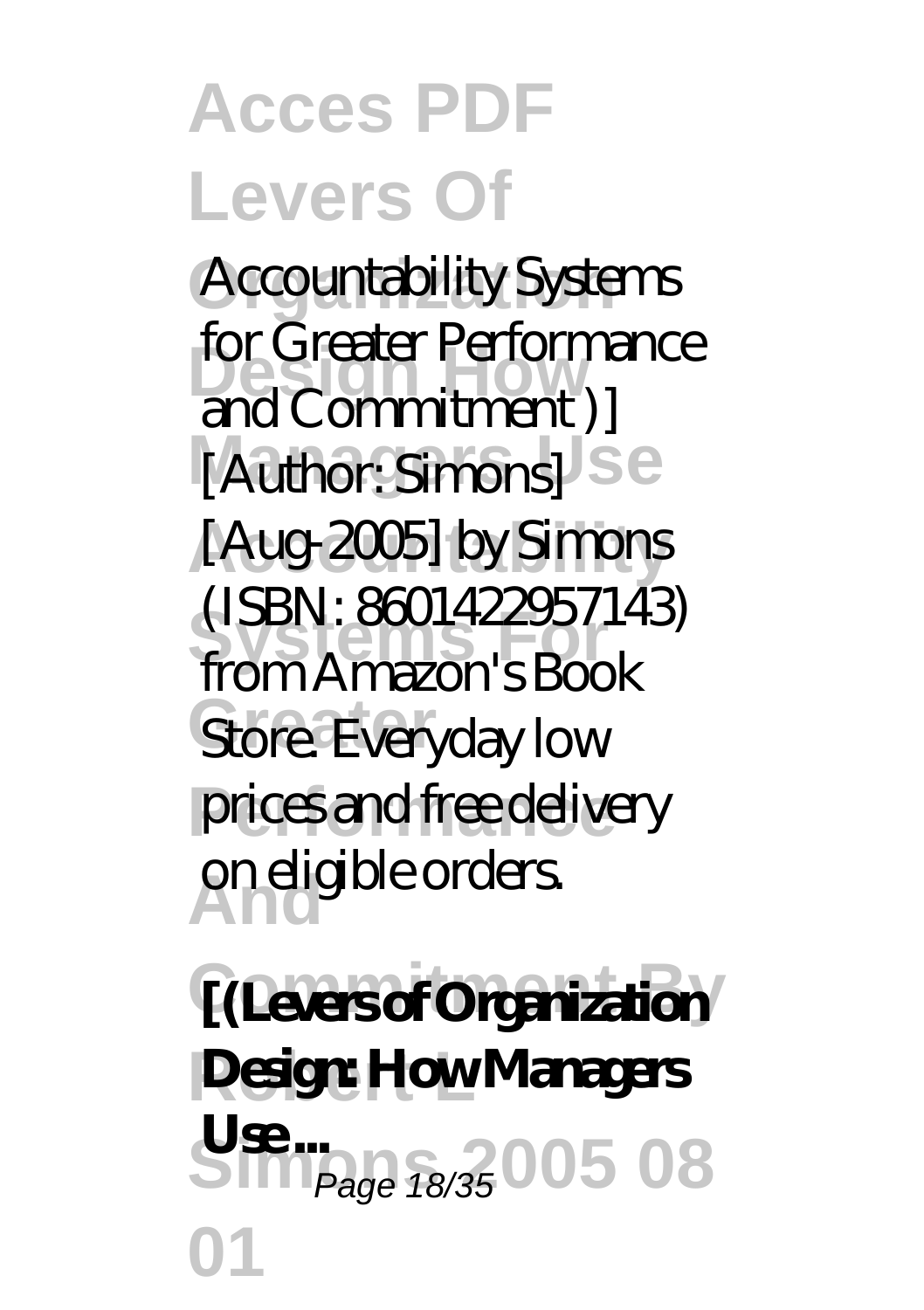**Organization** Levers Of Organization **Design How** Use Accountability Systems For Greater<sup>e</sup> Performance And Commitment. The **Greater** organization--the accountability system **And** and responsibilities throughout the firm-has a direct impact on the performance of every<br>Page 19/35 **01** Design : How Managers design of an that defines roles, rights, Page 19/35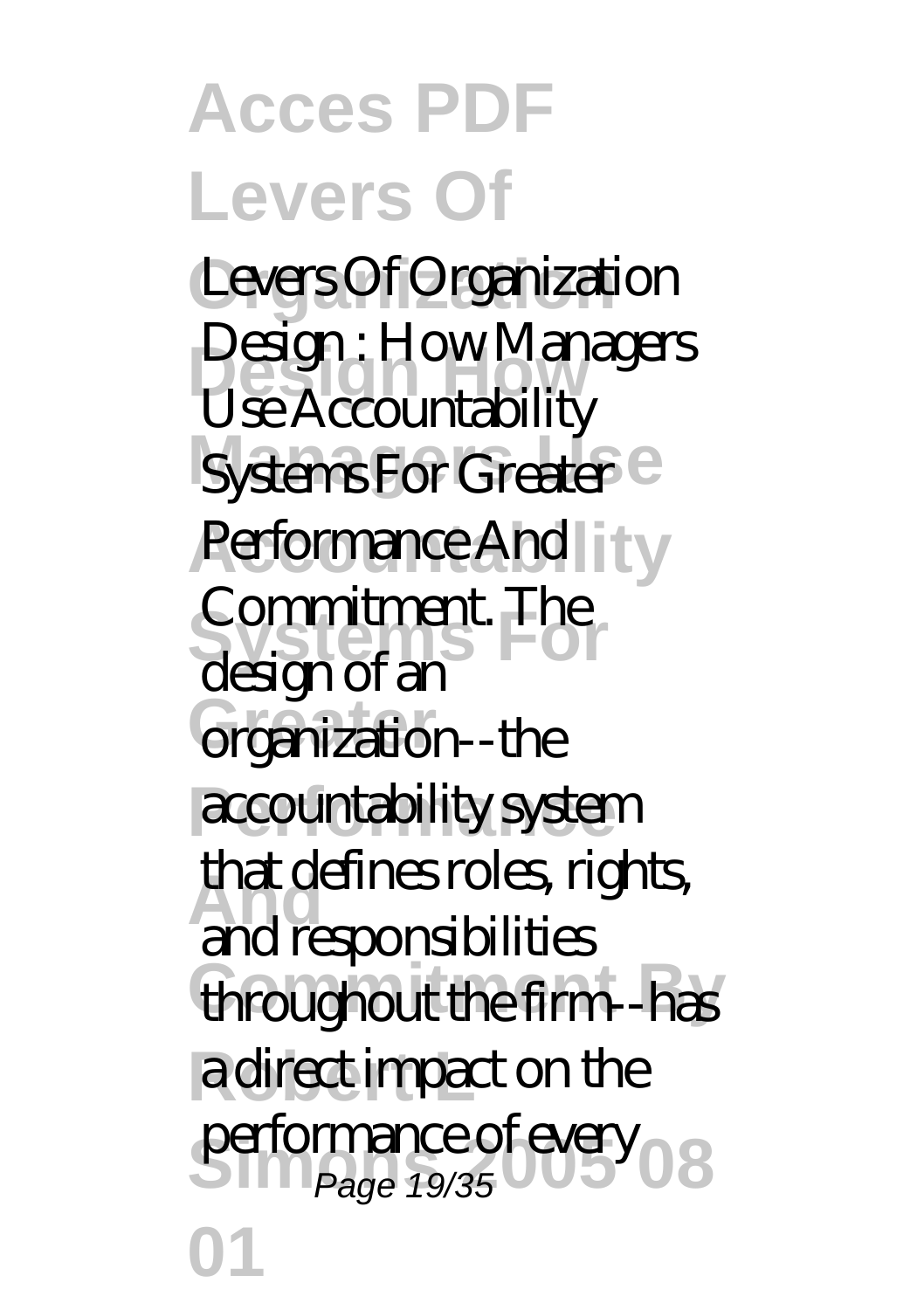**Acces PDF Levers Of** employee.zation **Design Howard Branch Managers Use Design : How Managers Ase** ountability **Systems For** Organization Design: How Managers Use Accountability Systems **And** And Commitment by Robert LSimons nt<sup>B</sup>y **Robert L** (2005-08-01) by Robert L Simons (ISBN: ) from<br>Page 20/35 **01** Buy Levers Of For Greater Performance Page 20/35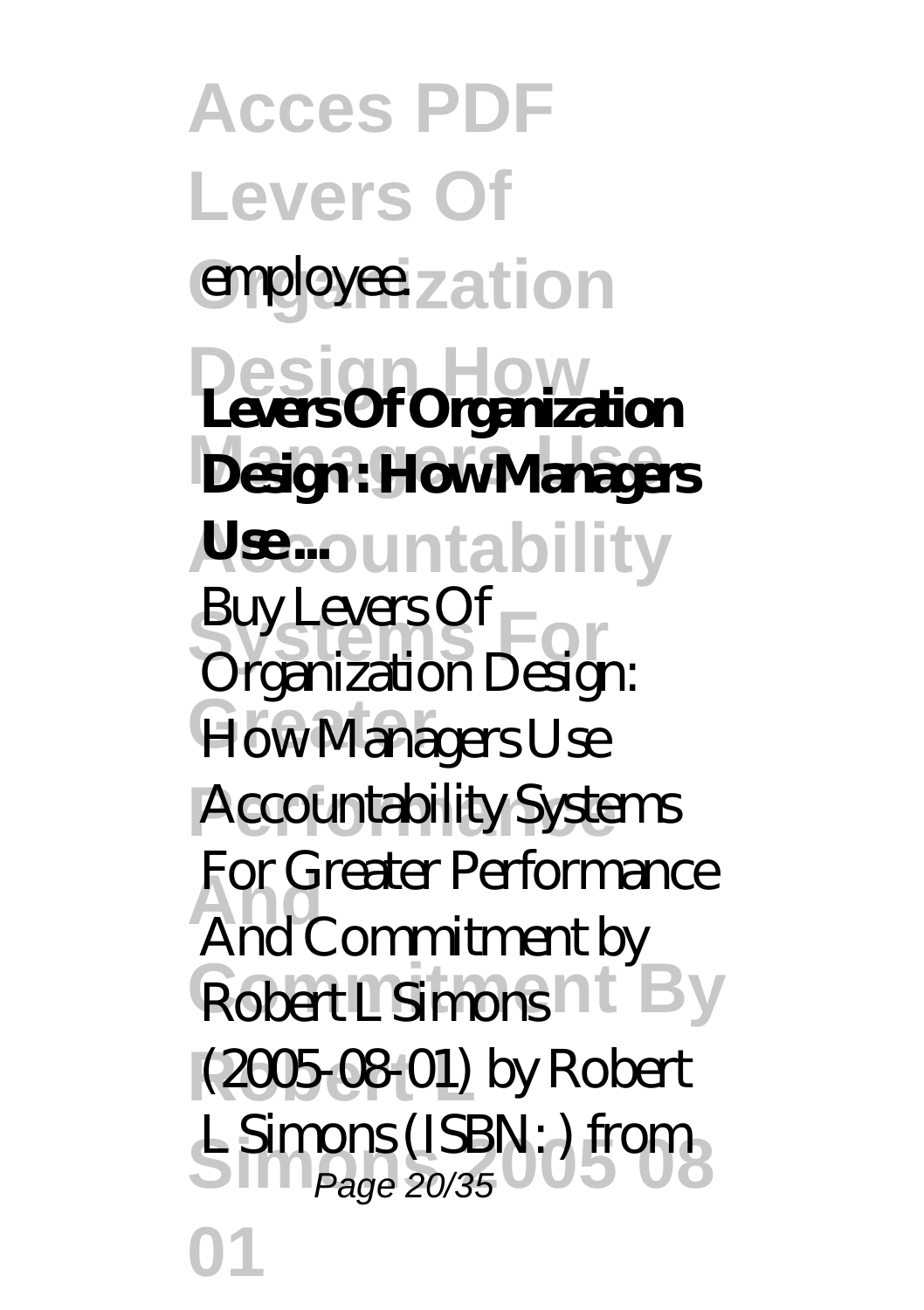Amazon's Book Store. **Design How** free delivery on eligible **Managers** Use **Accountability Systems For Design: How Managers Greater Use ...** Everyday low prices and **Levers Of Organization**

Levers Of Organization **And** Use Accountability Systems For Greater By Performance And **Sommitment. The**<br>Page 21/35 **01** Design: How Managers Page 21/35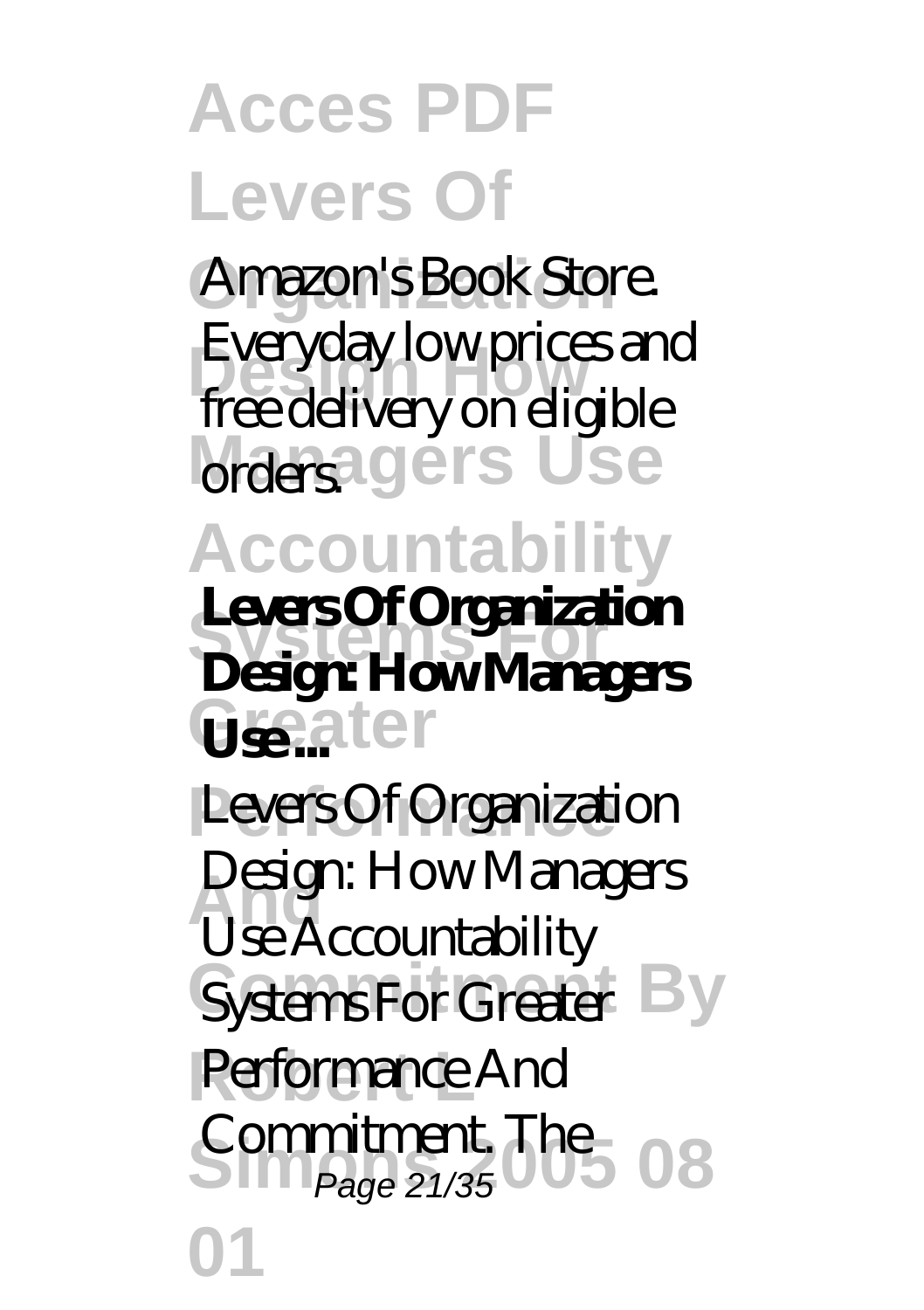**Acces PDF Levers Of** design of an<sub>ation</sub> **Digariizadori--die**<br>accountability system that defines roles, rights, and responsibilities **Systems For** a direct impact on the performance of every employee.nance organization--the throughout the firm--has

**And Levers Of Organization Design: How Managers R**sbert L Organisation design and<br>Page 22/35 **01** Page 22/35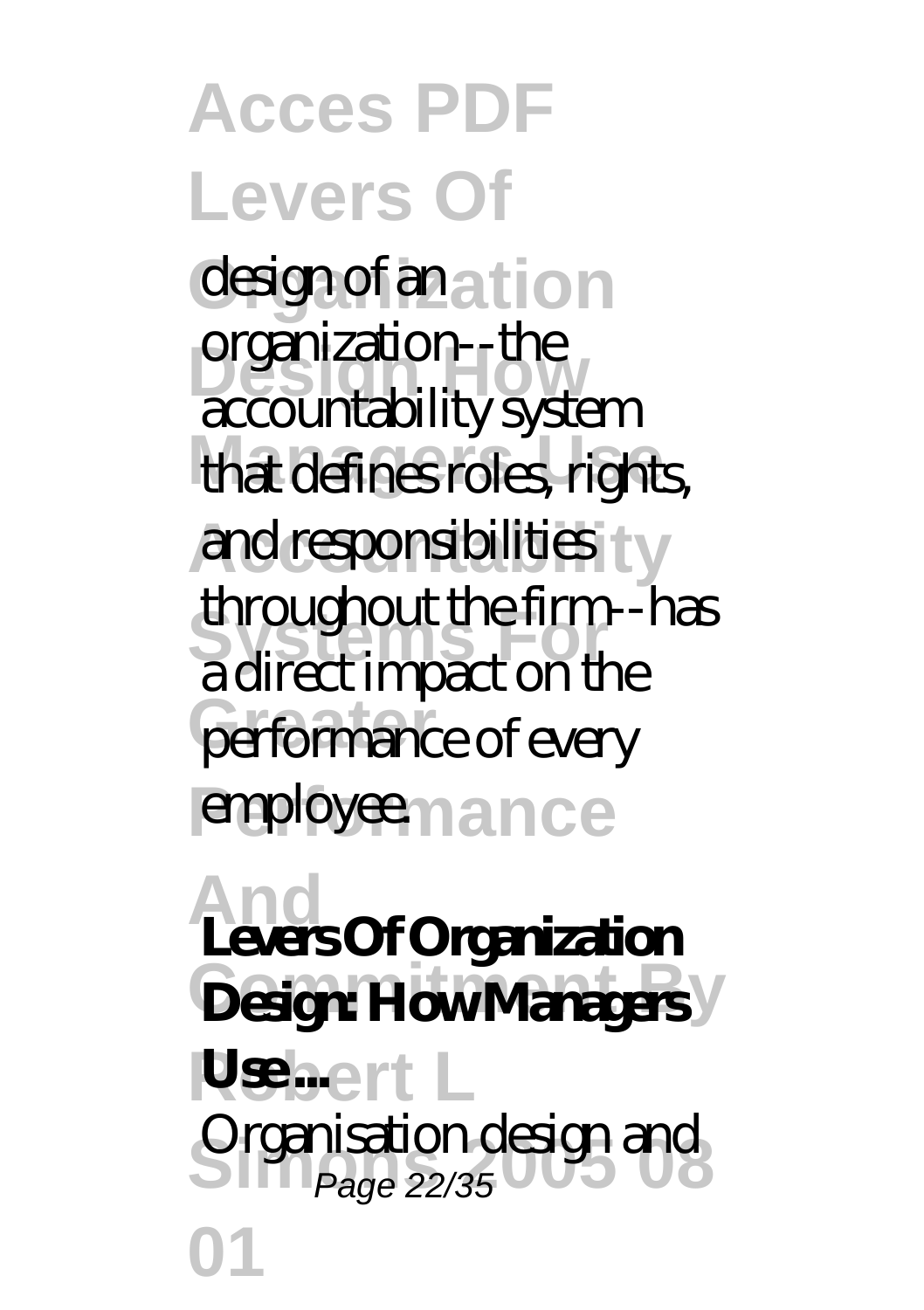**Organization** organisation development approaches<br>may appear to blur partly due to the way Use **Accountability Systems For** While early approaches adopted a mechanistic way of structuring **And** organisations with little people'<sup>n</sup>s behaviours<sup>B</sup>y and attitudes, later models considered how<br>Page 23/35 **01** development approaches theory has evolved. consideration to Page 23/35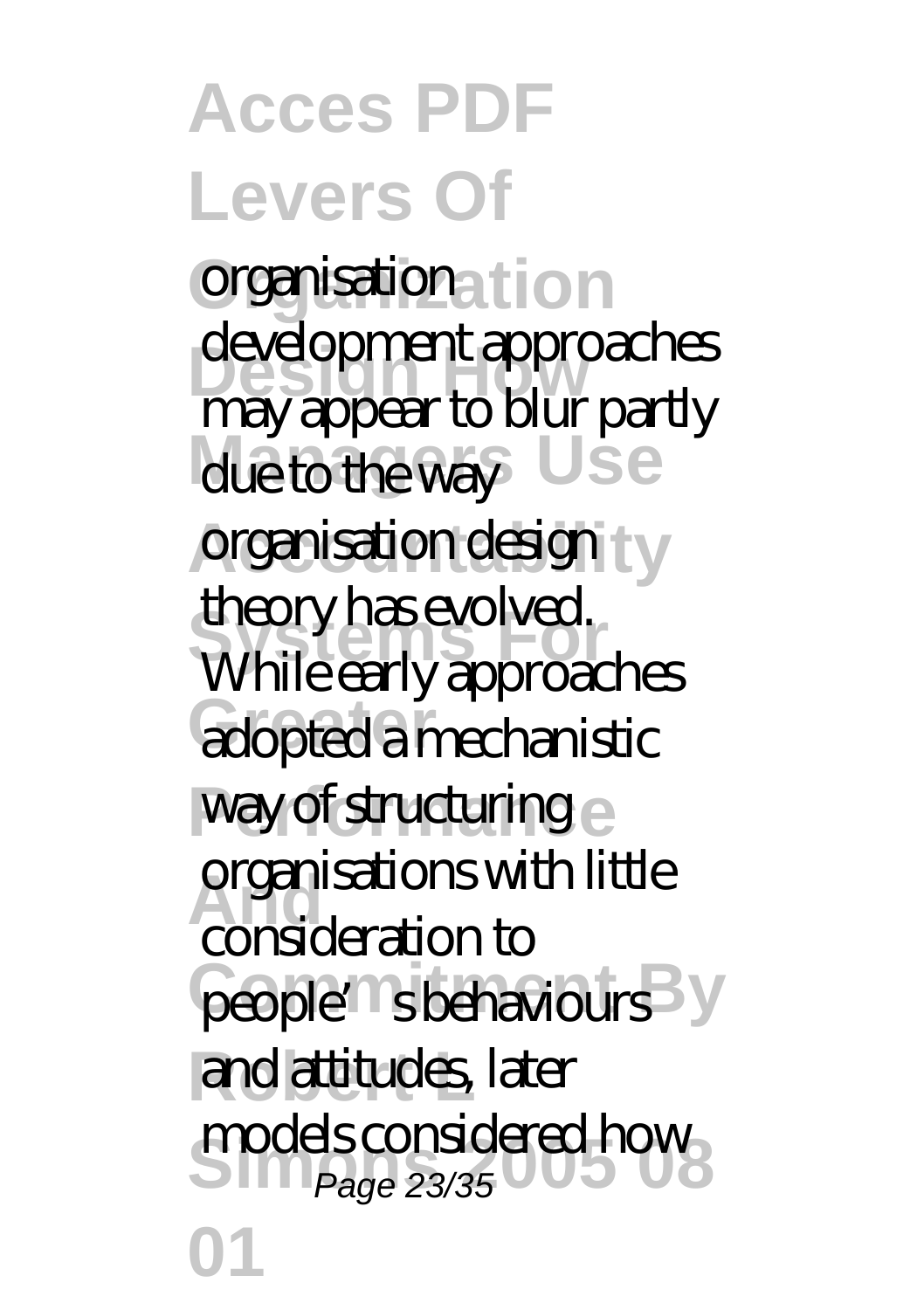**Acces PDF Levers Of** people work together. **Design Howard Design | Factsheets** CIPD<sup>Se</sup> **Buy Levers Of bility Systems For** Robert Simons from Waterstones today! Click **Performance** and Collect from your **Local Waterstones or get**<br>EPEE LLK delivers on Grders over £25.nt By **Robert L Levers Of Organization 01** Organization Design by FREE UK delivery on Page 24/35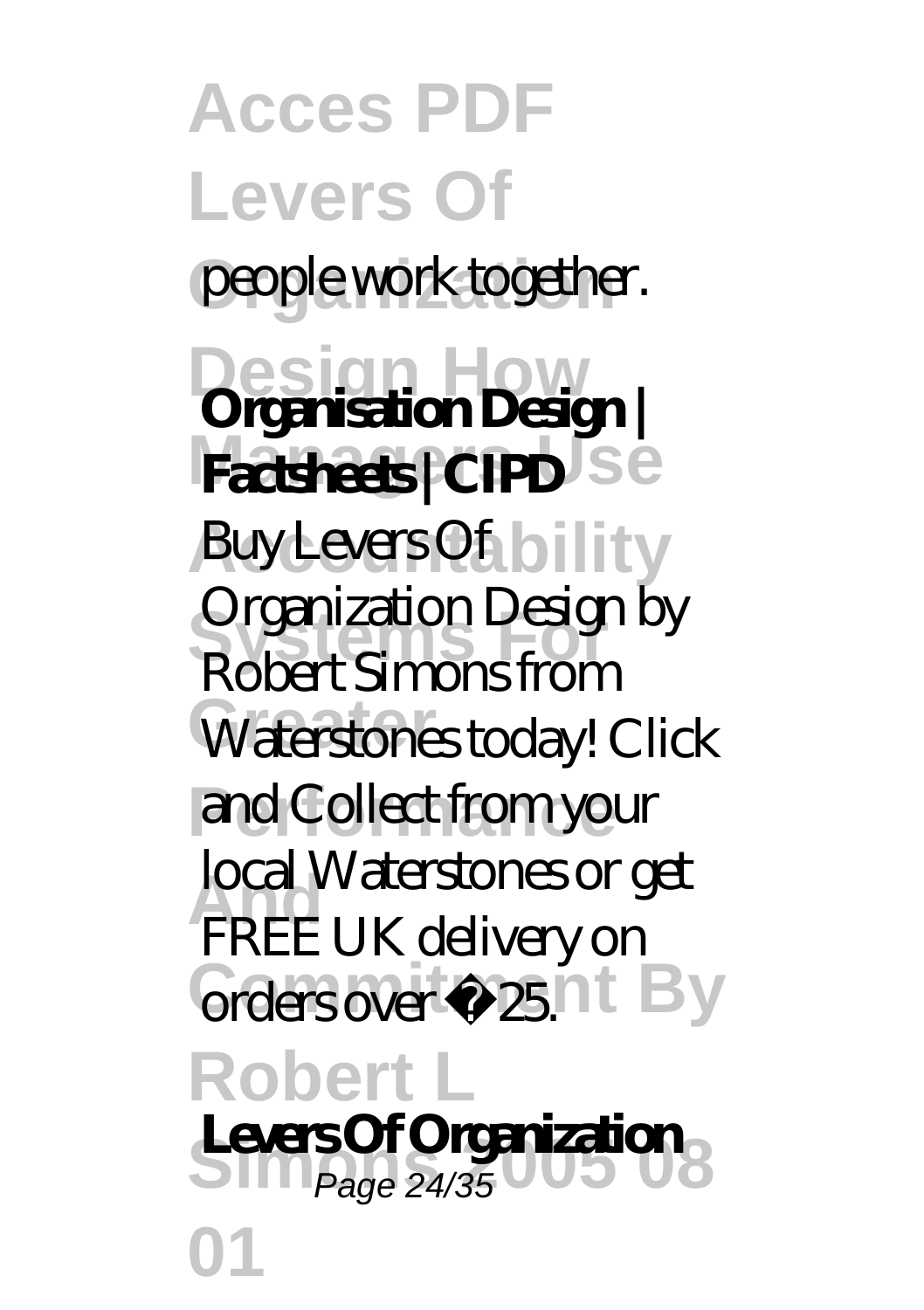**Acces PDF Levers Of Organization Design by Robert Simons Products**<br>The design of an organization--the Se **Accountability** accountability system **Systems For** that defines roles, rights, throughout the firm-has a direct impact on the **performance of every**<br>
<u>And</u> **performance** of every leaders devote focused attention to how this design is chosen, 05<br>Page 25/35 **01 | Waterstones** and responsibilities employee. Yet, few Page 25/35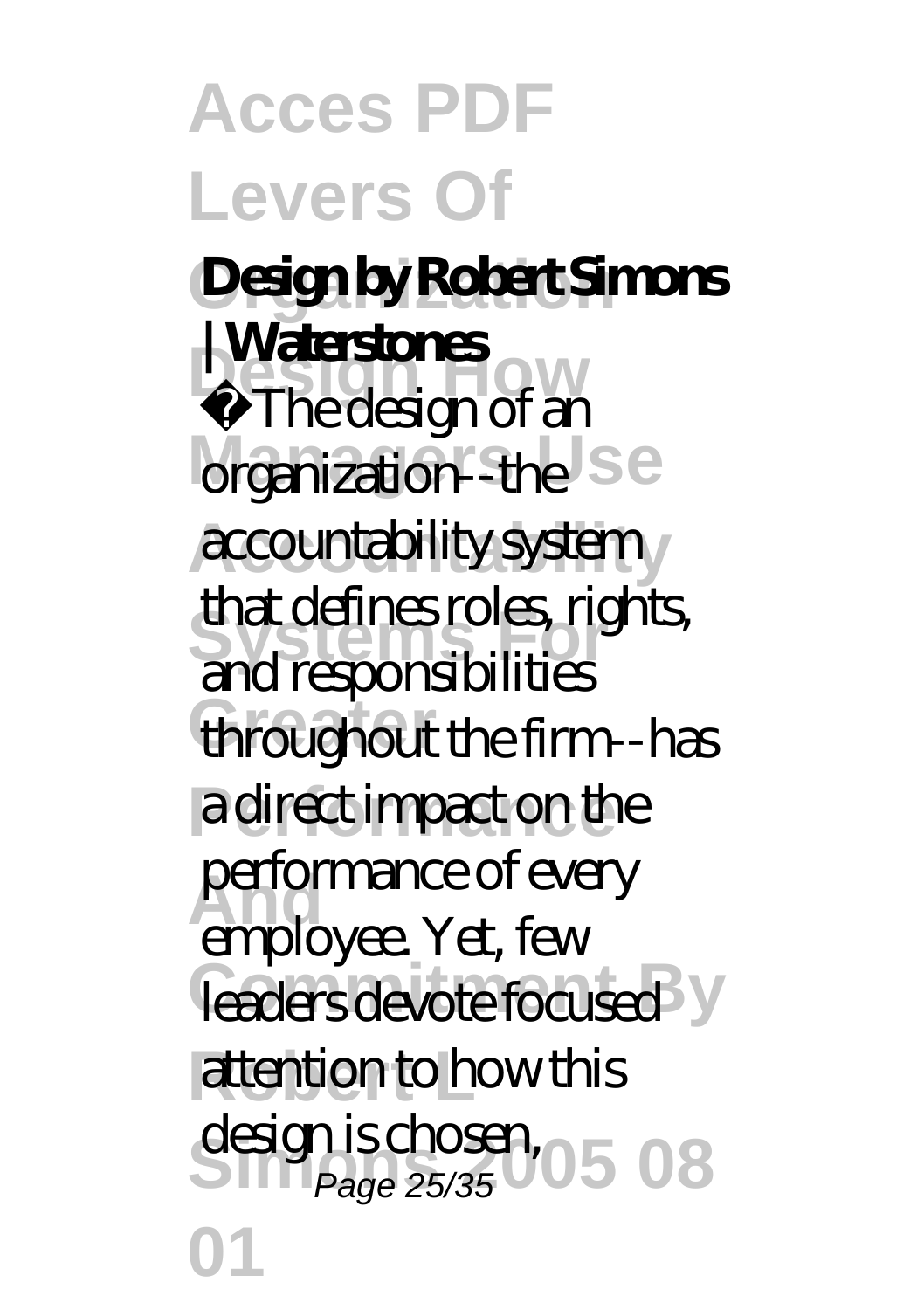implemented, and **Design How** adjusted over time. **Managers Use** Robert…

#### Adevers Oftability **Organization Design on Apple Books**

Robert Simons argues that by viewing design as **And** a powerful and proactive lever--rather than an By inevitable outcome of management

**Solution Corporate**<br> **Page 26/35** 005 08 Page 26/35

**01**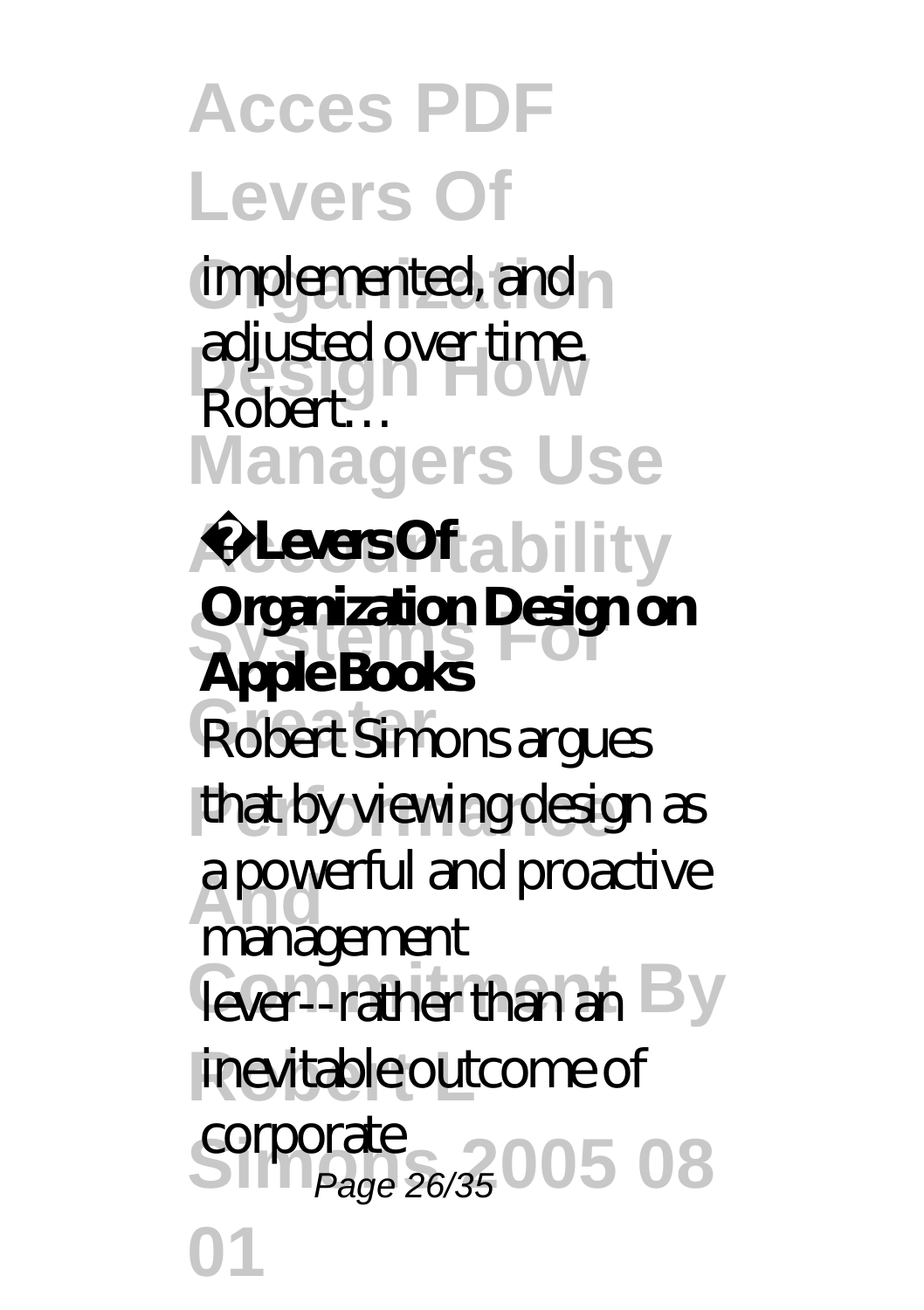evolution--leaders can maximize productivity<br>across every level of the organization. Levers of **Organization Design** presents a new design<br>theory homel on four yet often underrated categories: customer **And** performance variables, creative tension, and **By** commitment to mission. Sim<sub>Page 27/35</sub>005 08 **01** maximize productivity theory based on four key definition, critical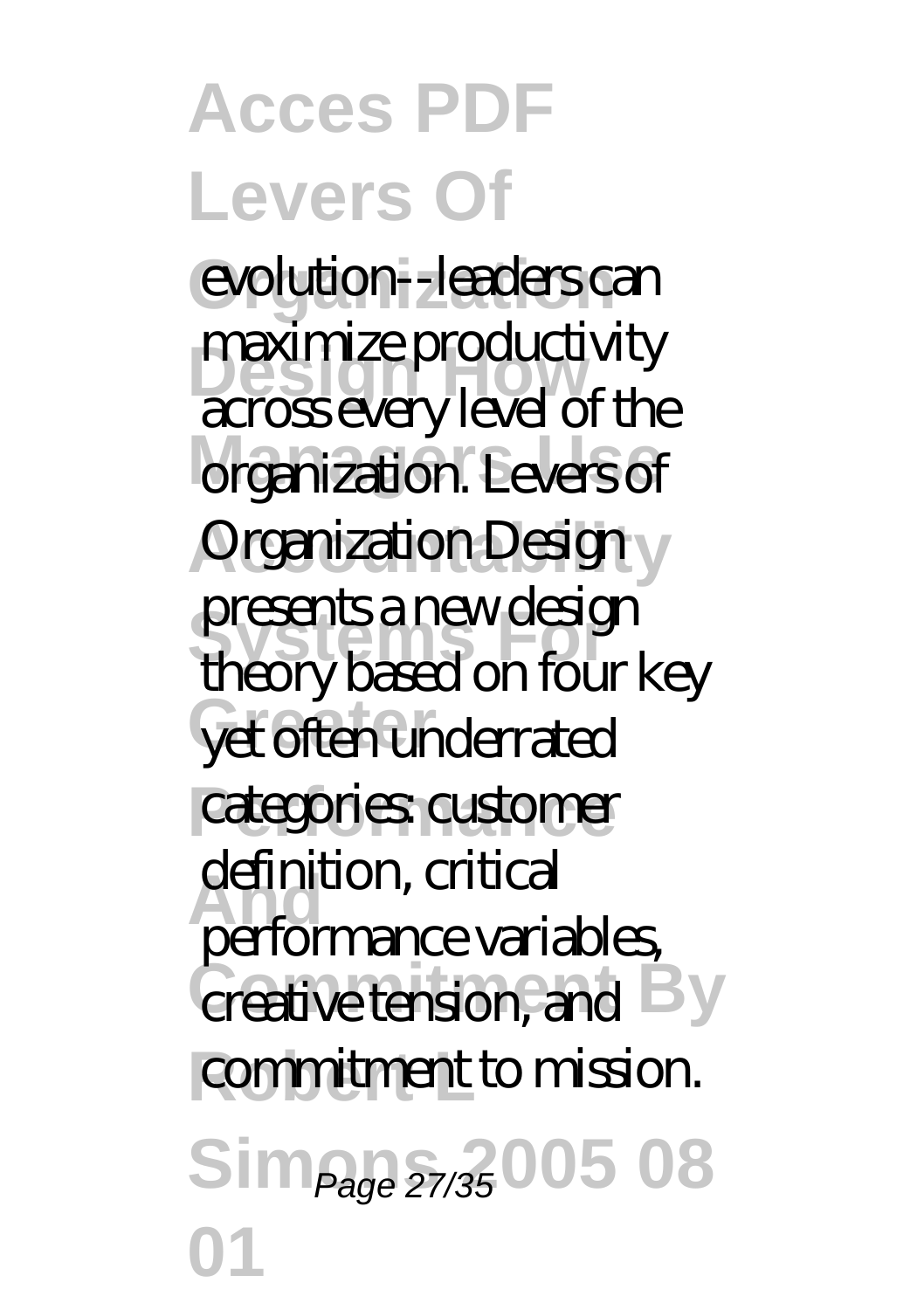**Acces PDF Levers Of Organization Amazon.com: Levers Of Diganzaion Designed Branch**<br>How Managers ... Robert Simons argues that by viewing design as **Systems For** a powerful and proactive lever-rather than an inevitable outcome of **Corporate** maximize productivity<sup>y</sup> across every level of the **Simons 2006**<br>Page 28/35 **01 Organization Design:** management evolution--leaders can Page 28/35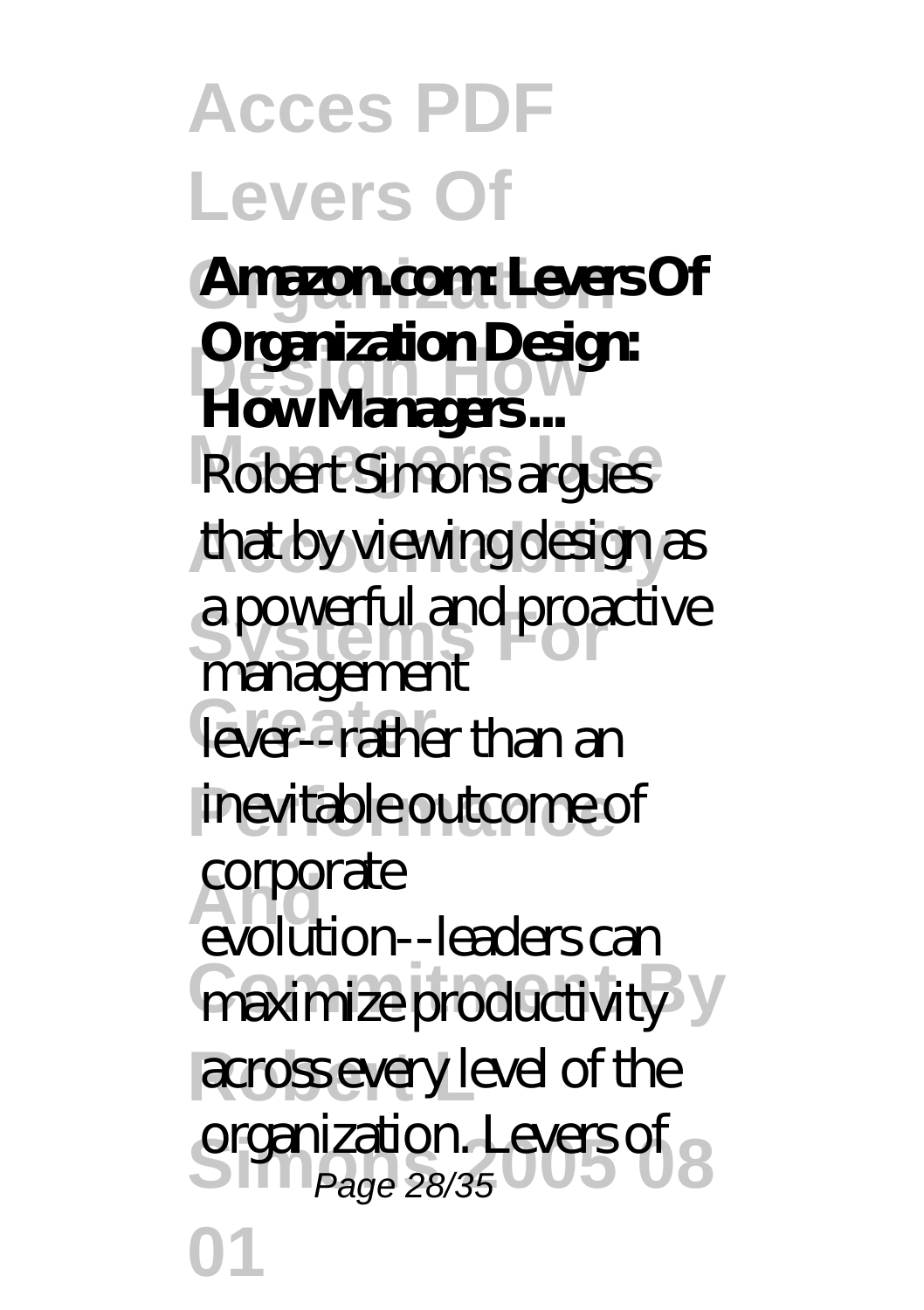**Organization** Organization Design presents a new design<br>theory based on four key yet often underrated e categories: customer **Systems For** performance variables, **Creative tension, and** commitment to mission. presents a new design definition, critical

**And Levers Of Organization** Design eBook by Robert Simons ... Robert Simons argues<br>Page 29/35 **01** Page 29/35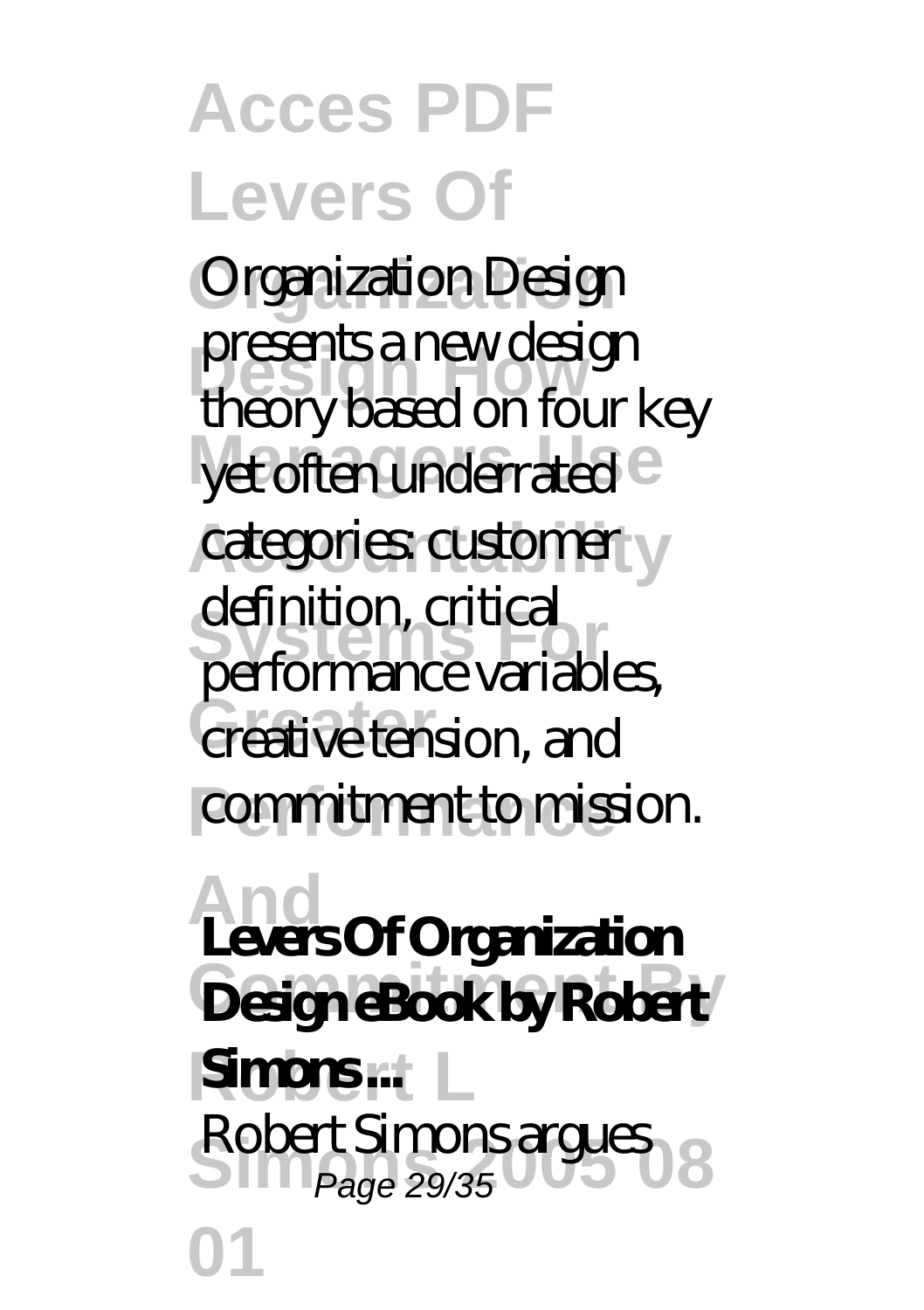that by viewing design as a powerful and proactive<br>
management lever--rather than an<sup>e</sup> inevitable outcome of **Systems For** evolution--leaders can maximize productivity across every level of the **And** organization. Levers of presents a new design<sup>B</sup>y theory based on four key yet often underrated<br>Page 30/35 **01** management corporate Organization Design Page 30/35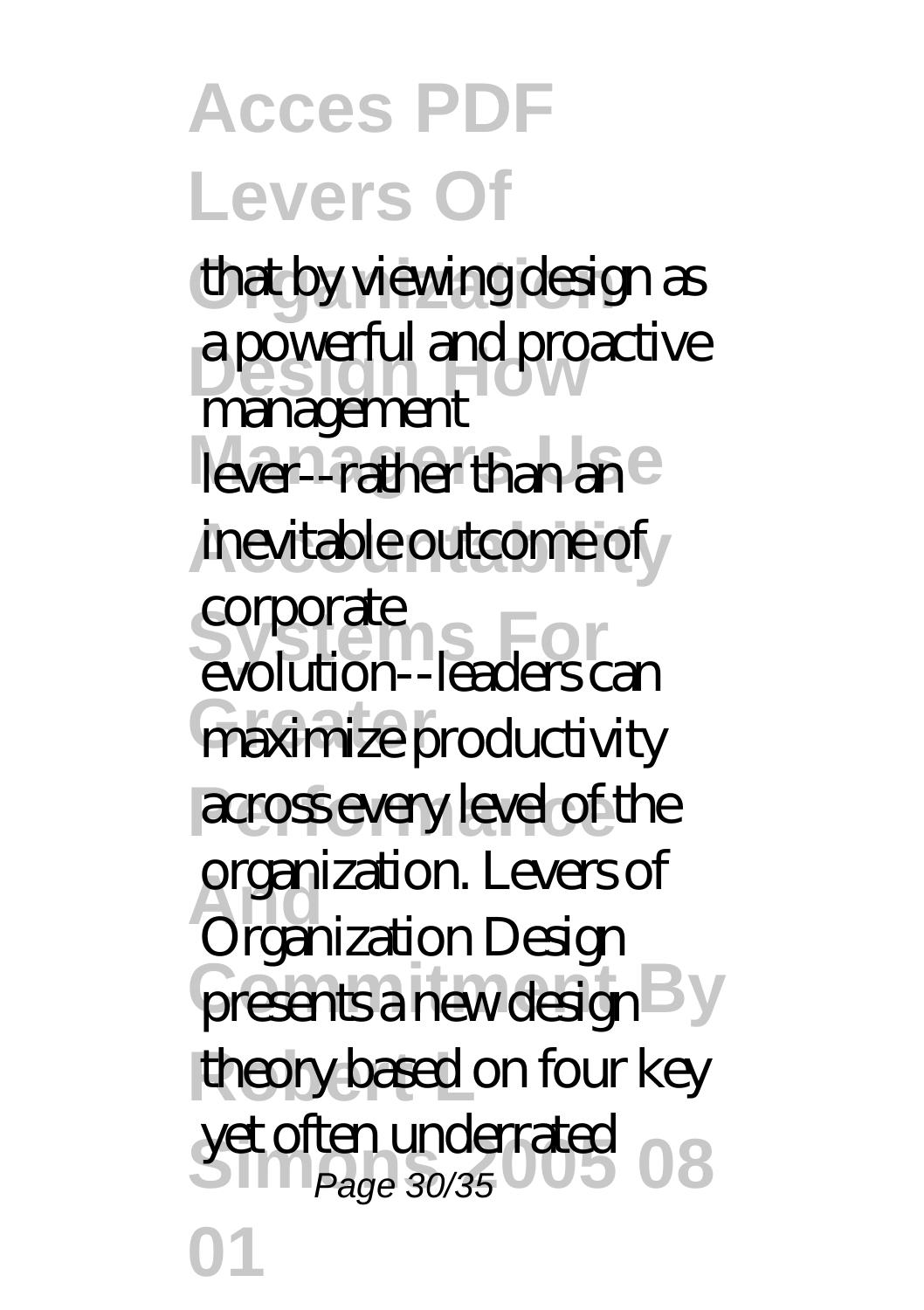**Acces PDF Levers Of** categories: customer ... **Design Howard Branch Managers Use Design: How Managers Ase** ountability Design is a continuous<br> **Commitment**<br>
<u>Commitment</u><br>  $\frac{1}{2}$ **Feiterative process A** design is a solution, which inevitably has to<br>
he changed therefore is **Critical to build learning** and change ability into the team. Management<br>Page 31/35 **01** commitment, a be changed, therefore it is Page 31/35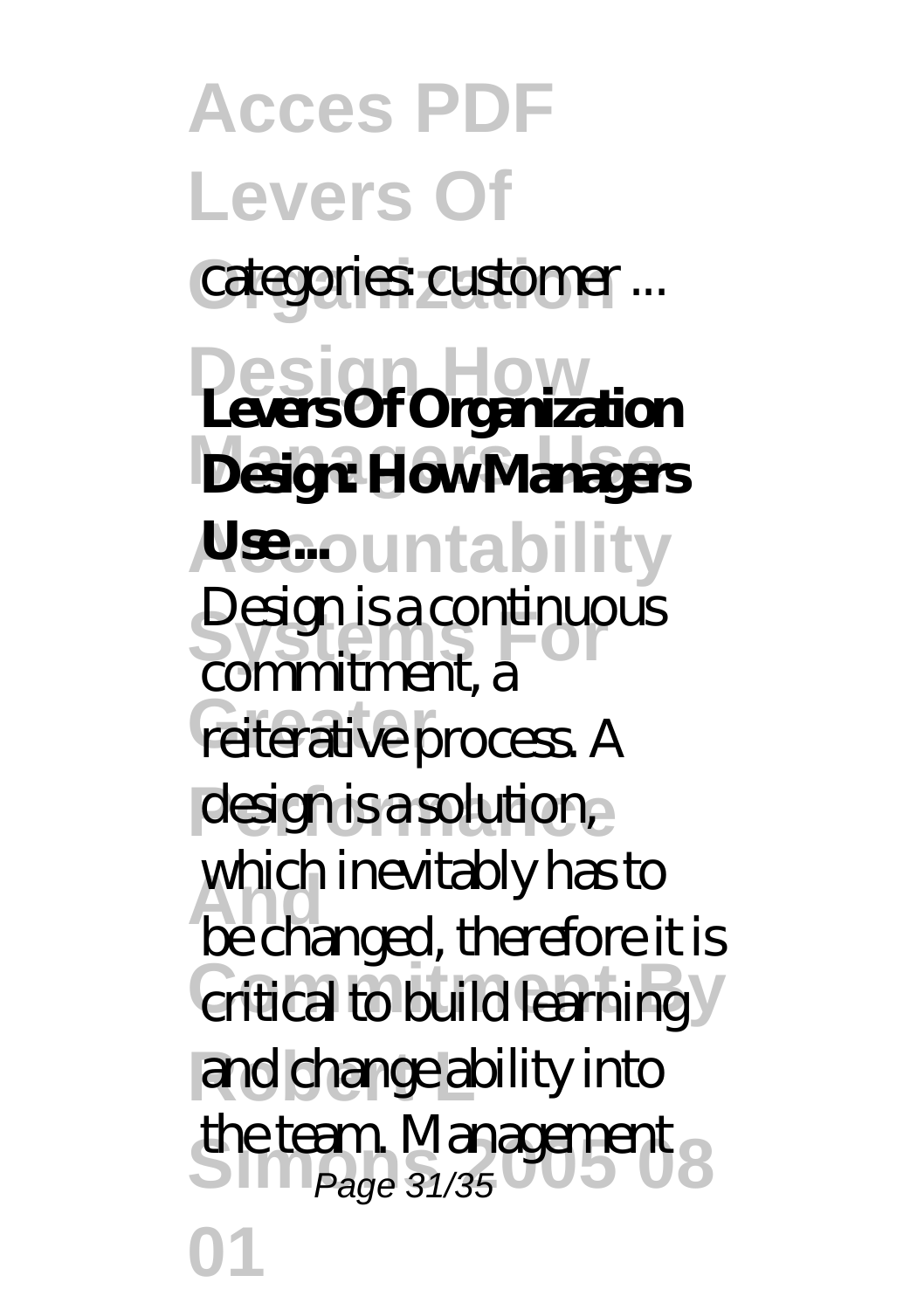has to appreciate that **Design How** toward high performance **Managers Use** is a continuous process. **Accountability How to Design Your** The structural levels of **Performance** organization determine **And** development in the human body, specifically during their growth during pregnancy. The<br>Page 32/35 organization design **Organization** the different levels of Page 32/35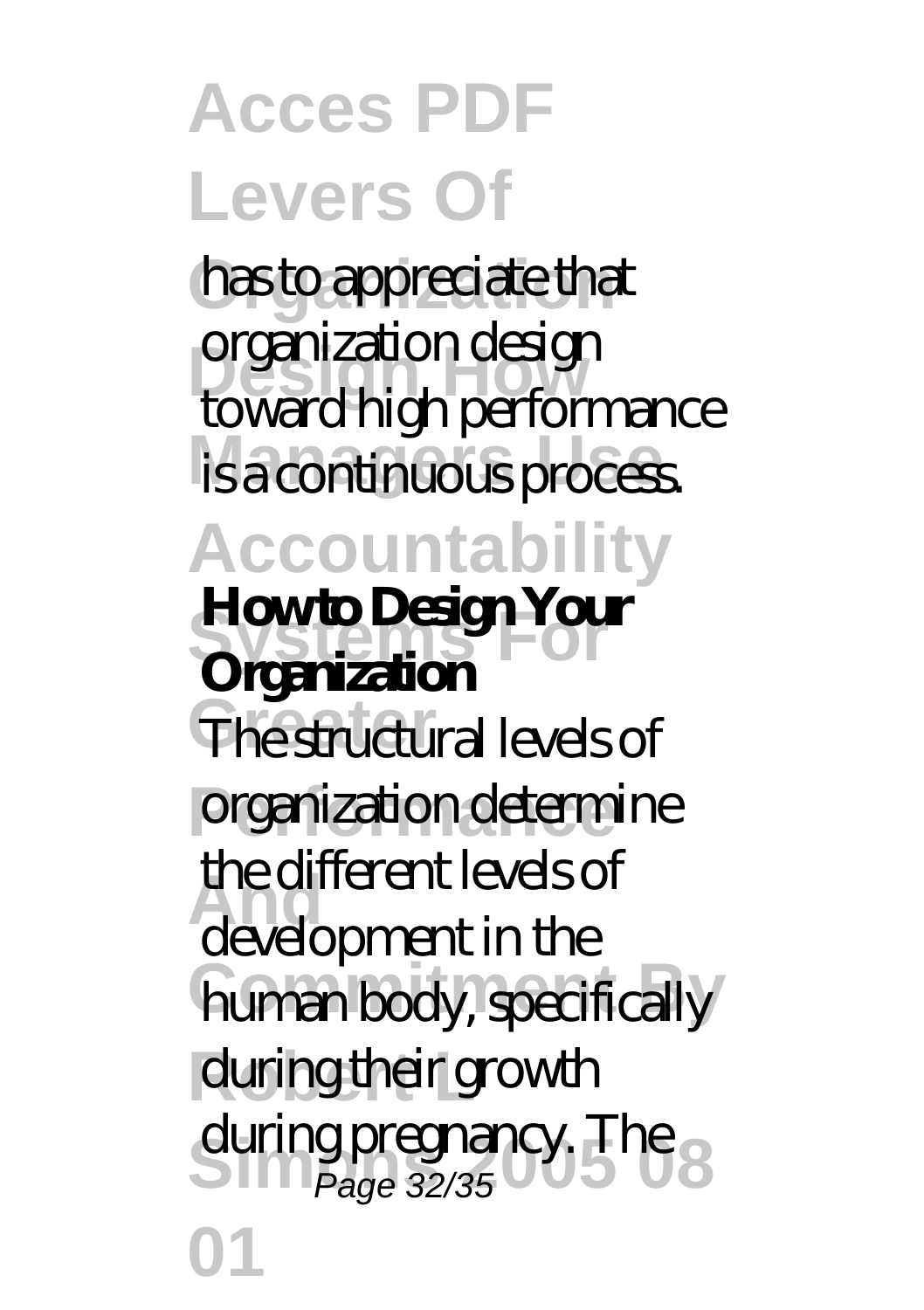**Organization** human body is organized **Design How** development, which is marked by conception, to the highest, which is characterized by the development just before *<u>Dirthformance</u>* from the lowest form of body's completed basic

**And Human Body Structural**  $\text{Levels of Organization}$ **Sciencing** Levers of organization<br>Page 33/35 **01** Page 33/35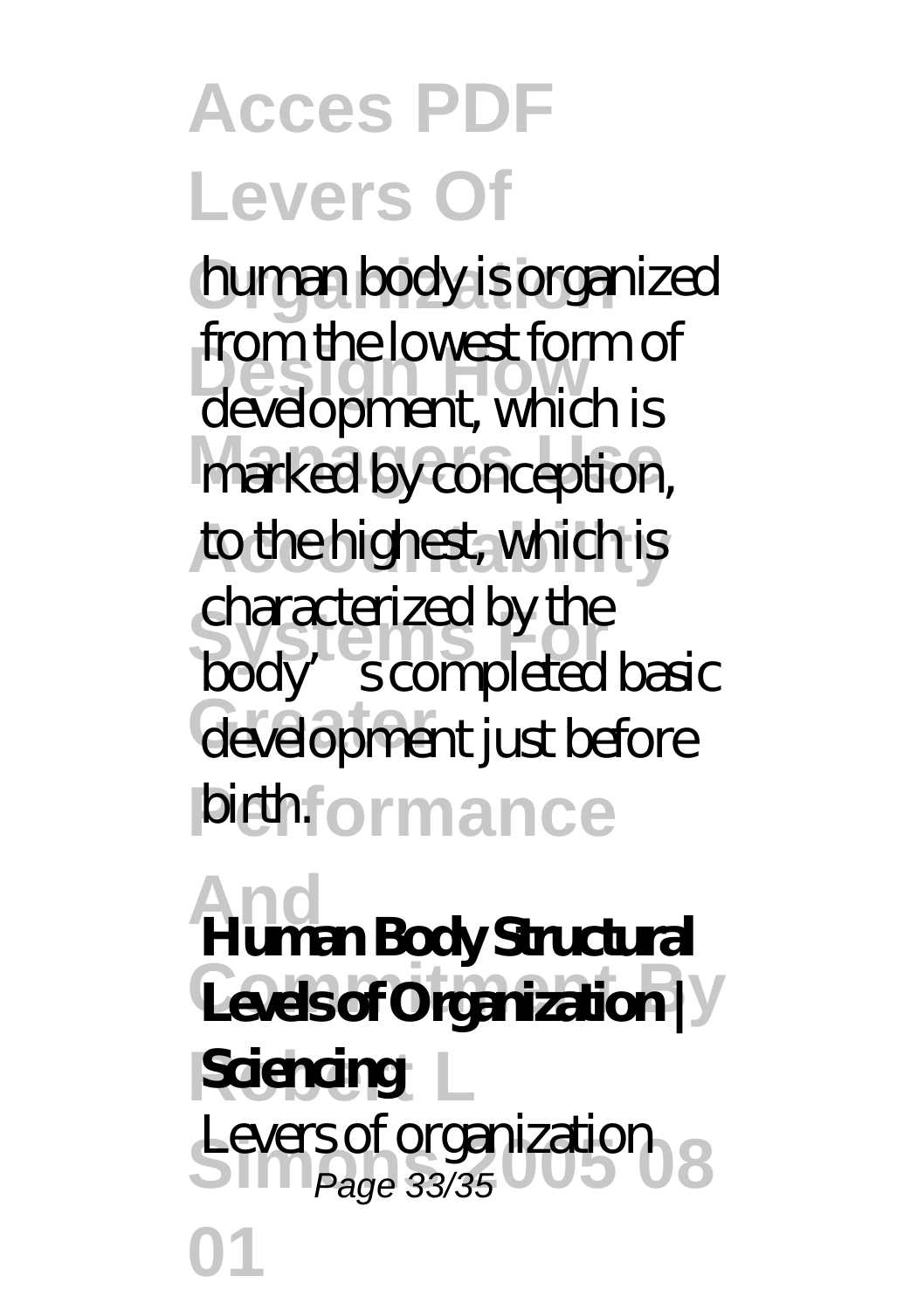design: how managers use accountability<br>systems for greater performance and **J** se commitment. Simons, **Systems For** English. Published Boston, Mass.: Harvard **Business School, 2005. And** reservable because: There are no reservable copies for this title. Please contact a member of **08 01** use accountability Robert. Hardback, Book. This item is not Page 34/35